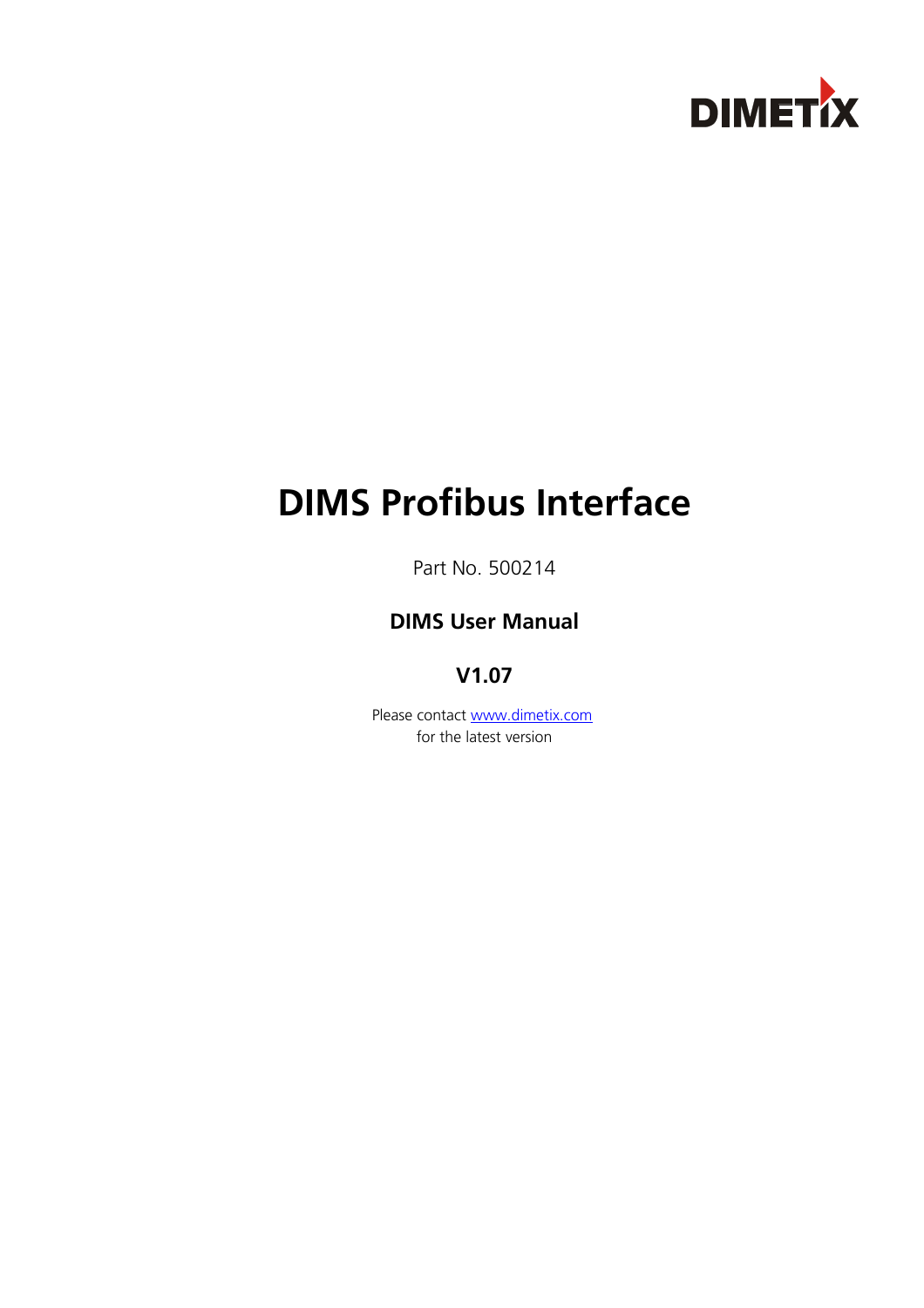# **Table of Contents**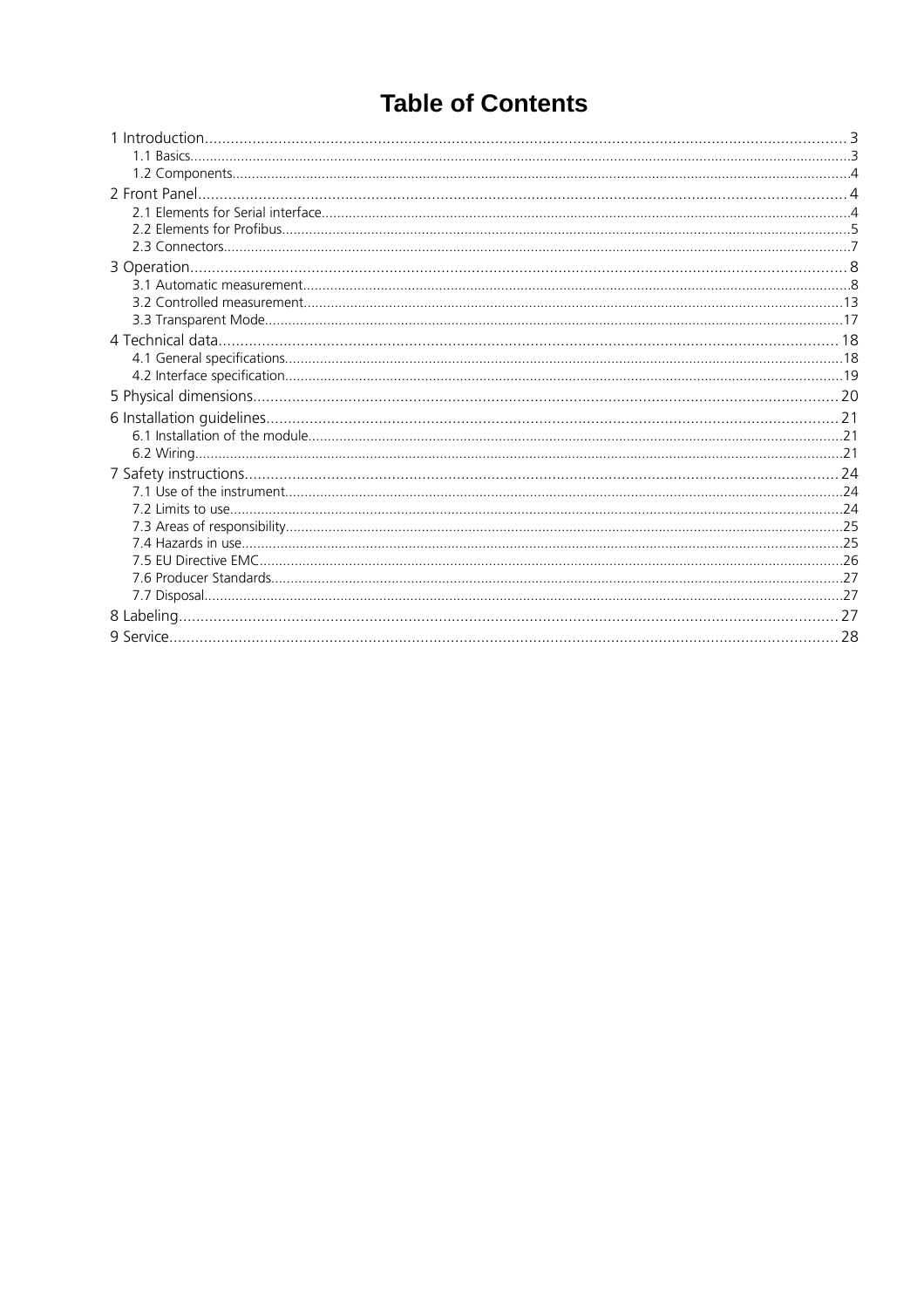



# **1 Introduction**

The DIMS Profibus Interface is an extension for the Distance Sensors. It provides connectivity to the Profibus and allows the connection of up to 10 Distance Sensors (Multi-Sensor-Mode).



### CAUTION



❢ **Use of controls or adjustments or performance of procedures other than those specified herein may result in hazardous radiation exposure.**

# **1.1 Basics**

It is essential to have an understanding of Profibus and RS-232/RS-422 communication in order to use this manual appropriately.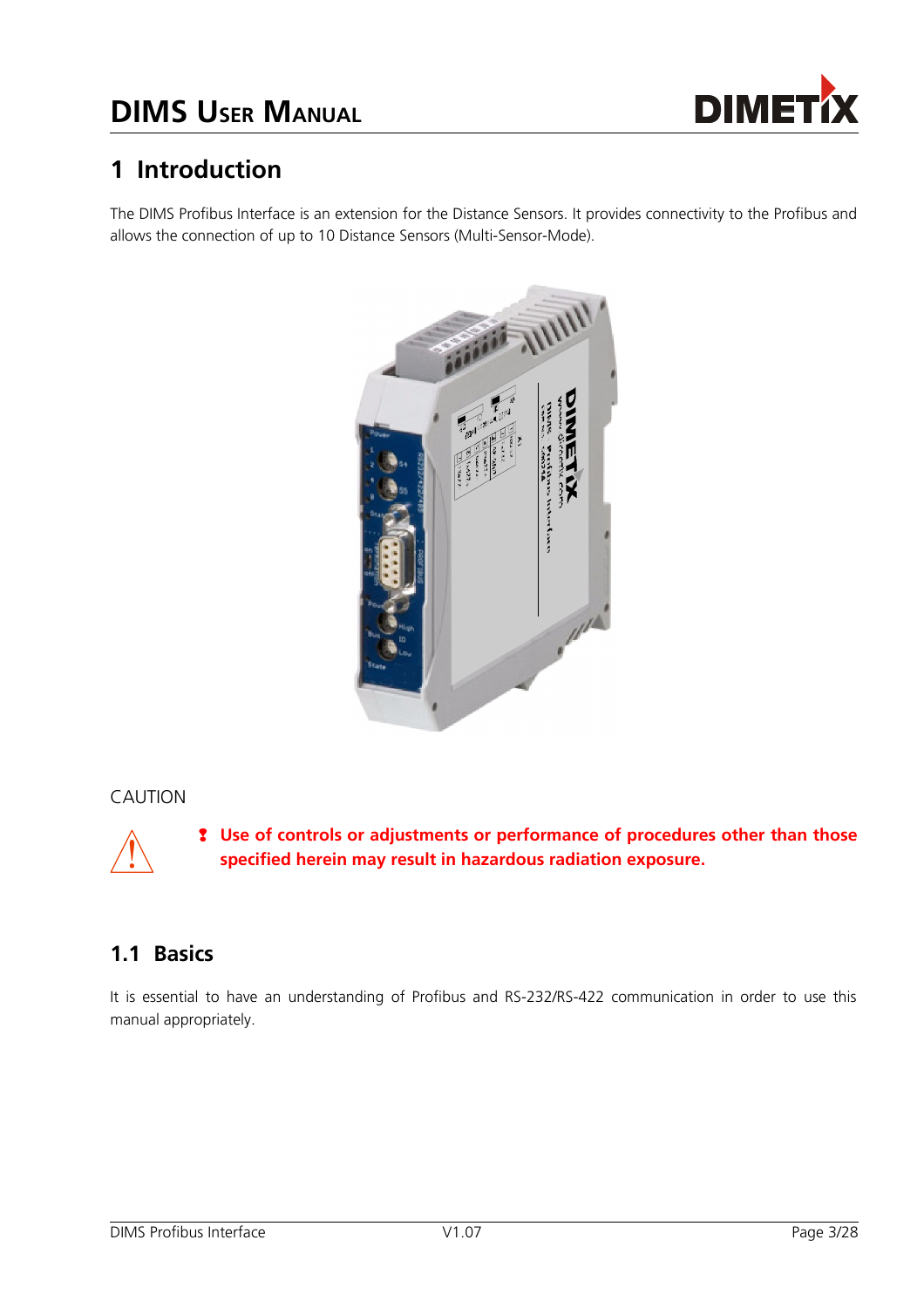

# **1.2 Components**



- **1 Serial Interface Connection** RS-422 and RS-232
- **2 Status LED and Rotary Switch for Serial Interface** the rotary switches must both be set to 0
- **3 Profibus Connector**
- **4 Terminator Switch** Switch to set termination of the Profibus to on or off.
- **5 Switch for Profibus ID**
- **6 Product label** see [8](#page-26-0) [Labeling](#page-26-0) on page [27](#page-26-0)

# **2 Front Panel**

# **2.1 Elements for Serial interface**



## **2.1.1 Coding switch S4, S5**

Always set this switches to 0.

## **2.1.2 LED Power (serial)**

This LED is connected directly to the supply voltage of the serial interface.

## **2.1.3 LED 1, 2, 4, 8, status**

| l Green:             | The DIMS Profibus Interface is operational and communication<br>with Distance Sensor has been processed.                                  |
|----------------------|-------------------------------------------------------------------------------------------------------------------------------------------|
| Green, red blinking: | Profibus is connected but no answer received from Distance<br>Sensor. After issue a command the LED changes to green.                     |
| red:                 | After startup if Profibus is not connected. If the LED is red while<br>the Profibus is connected, the LED 1, 2, 4, 8 show the error code. |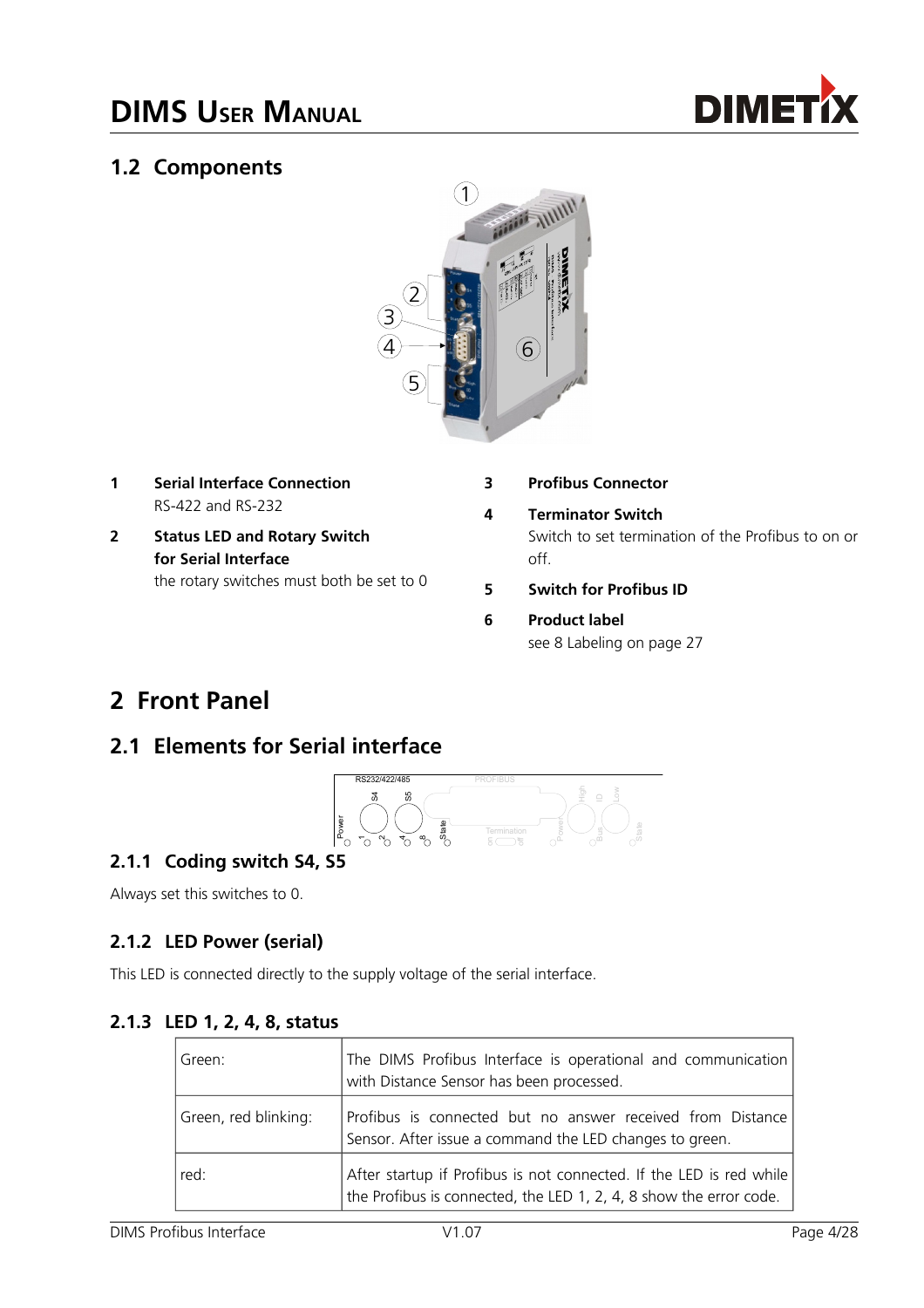

| LED <sub>8</sub> | LED <sub>4</sub> | LED <sub>2</sub> | LED1     | Error<br>No.  | <b>Error Description</b>                     |
|------------------|------------------|------------------|----------|---------------|----------------------------------------------|
| $\Omega$         | $\Omega$         | $\Omega$         | 0        | $\Omega$      | Reserved                                     |
| $\Omega$         | $\Omega$         | $\Omega$         | 1        | 1             | Hardware fault                               |
| $\Omega$         | $\Omega$         | 1                | 0        | $\mathcal{P}$ | <b>EEPROM</b> error                          |
| $\Omega$         | $\Omega$         | 1                | 1        | 3             | Internal Memory Error                        |
| $\Omega$         | 1                | $\Omega$         | 0        | 4             | Fieldbus hardware error or wrong Fieldbus-ID |
| $\Omega$         | 1                | 0                | 1        | 5             | Script error                                 |
| $\Omega$         | 1                | 1                | $\Omega$ | 6             | Reserved                                     |
| $\Omega$         |                  |                  | 1        | 7             | RS-Transmit buffer overflow                  |
|                  | $\Omega$         | $\Omega$         | $\Omega$ | 8             | RS-receive buffer overflow                   |
|                  | 0                | $\Omega$         |          | 9             | <b>RS</b> timeout                            |
|                  | $\Omega$         | 1                | $\Omega$ | 10            | General fieldbus error                       |
|                  | $\Omega$         | 1                | 1        | 11            | Parity or frame check error                  |
|                  | 1                | $\Omega$         | $\Omega$ | 12            | Rederved                                     |
|                  | 1                | 0                | 1        | 13            | Fieldbus configuration error                 |
|                  | 1                | 1                | 0        | 14            | Fieldbus data buffer overflow                |
|                  |                  | 1                | 1        | 15            | Reserved                                     |

## **2.2 Elements for Profibus**



# **2.2.1 Coding Switches High, Low**

With these two switches the Profibus-ID (00... 7D) is set in hexadecimal notation. This value is read in only once at startup.

## **2.2.2 Termination Switch**

If the DIMS Profibus Interface is operated as the first or last physical device in the ProfibusDP, there must be a bus termination at this Gateway. In order to do this, either a bus terminating resistor must be activated in the connector or the resistor (220 Ω) integrated in the DIMS Profibus Interface must be activated. In order to do this, slide the slide switch to position ON. In all other cases, the slide switch must remain in position OFF. Please refer to the general Profibus literature for further information on the subject of bus termination.

 $\mathbb{F}$ To activate or deactivate the bus termination, please remove the bus-connector and carefully set the switch to the desired position.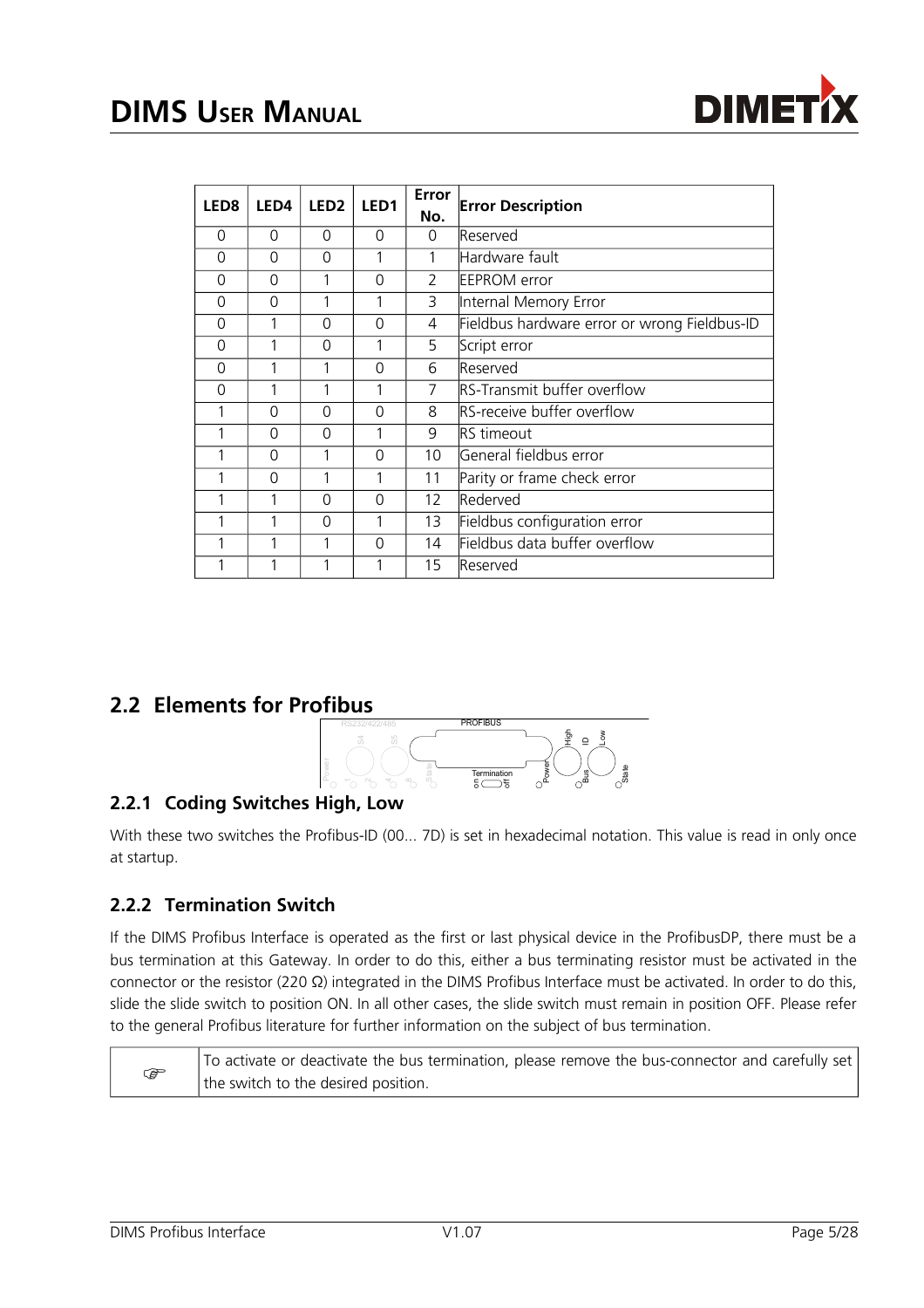

## **2.2.3 LED Power (Profibus)**

This LED is connected directly to the electrically isolated supply voltage of the Profibus-side.

## **2.2.4 LED Bus**

This LED signals that the Profibus is in the state "DATA EXCHANGE".

## **2.2.5 LED State**

| l Green:             | Profibus in the state data exchange                         |
|----------------------|-------------------------------------------------------------|
| Green blinking       | DIMS Profibus Gateway waits for Profibus communication data |
| Green, red blinking: | DIMS Profibus Gateway waits for Profibus parameter data     |
| red:                 | General Profibus error                                      |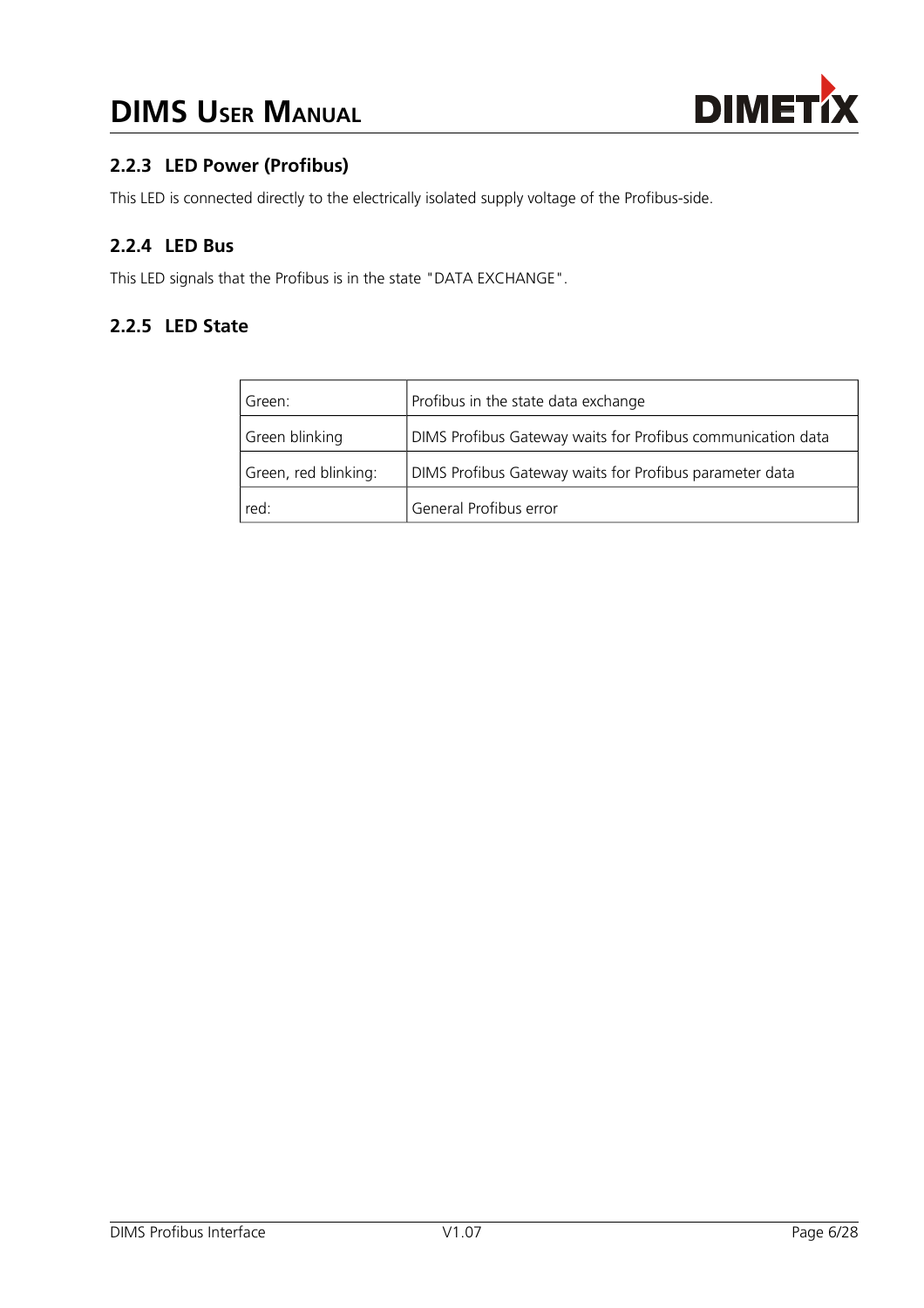

# **2.3 Connectors**

 $\left($  ee e  $\right)$   $\frac{6}{3}$ 

## **2.3.1 ProfibusDP Connector**

| Pin | <b>Name</b>    | <b>Description</b>                                |
|-----|----------------|---------------------------------------------------|
|     | Shield         |                                                   |
| 2   |                |                                                   |
| 3   | B              | Not inverting input-/output- signal from Profibus |
| 4   | CNTR-P         | Control signal / Repeater                         |
| .5  | M <sub>5</sub> | DGND - data reference potential                   |
| 6   | P5             | 5V supply voltage                                 |
| 7   |                |                                                   |
| 8   | A              | Inverting input-/output- signal from Profibus     |
| 9   |                |                                                   |

## **2.3.2 Serial Connection X1**



### ❢ **Never connect RS-232 and RS-422 lines at the same time.**

| X1                    | Pin            | <b>Name</b> | <b>Description</b>        |
|-----------------------|----------------|-------------|---------------------------|
| $\boxed{1}$ Rx232     |                | Rx 232      | Receive signal            |
| $\boxed{2}$ Tx232     | 2              | Tx 232      | Transmit signal           |
| $3$ AP-GND            | 3              | AP-GND      | <b>Application Ground</b> |
| $\boxed{4}$ Rx422+    | $\overline{4}$ | $Rx-422+$   | Receive Signal            |
| $5$ Rx422-            | 5              | Rx-422-     |                           |
| $\boxed{6}$ Tx422+    |                |             | Receive Signal            |
| $\overline{7}$ Tx422- | 6              | $Tx-422+$   | Receive Signal            |
|                       |                | Tx-422-     | Receive Signal            |

## **2.3.3 Power Connection X2**



| Pin | <b>Description</b><br><b>Name</b> |                                       |  |  |  |  |  |  |  |
|-----|-----------------------------------|---------------------------------------|--|--|--|--|--|--|--|
|     | V+                                | Supply voltage 1033V DC               |  |  |  |  |  |  |  |
|     | 0V                                | Supply voltage ground                 |  |  |  |  |  |  |  |
|     | Rx-Debug                          | Receive signal for test purpose only  |  |  |  |  |  |  |  |
|     | Tx-Debug                          | Transmit signal for test purpose only |  |  |  |  |  |  |  |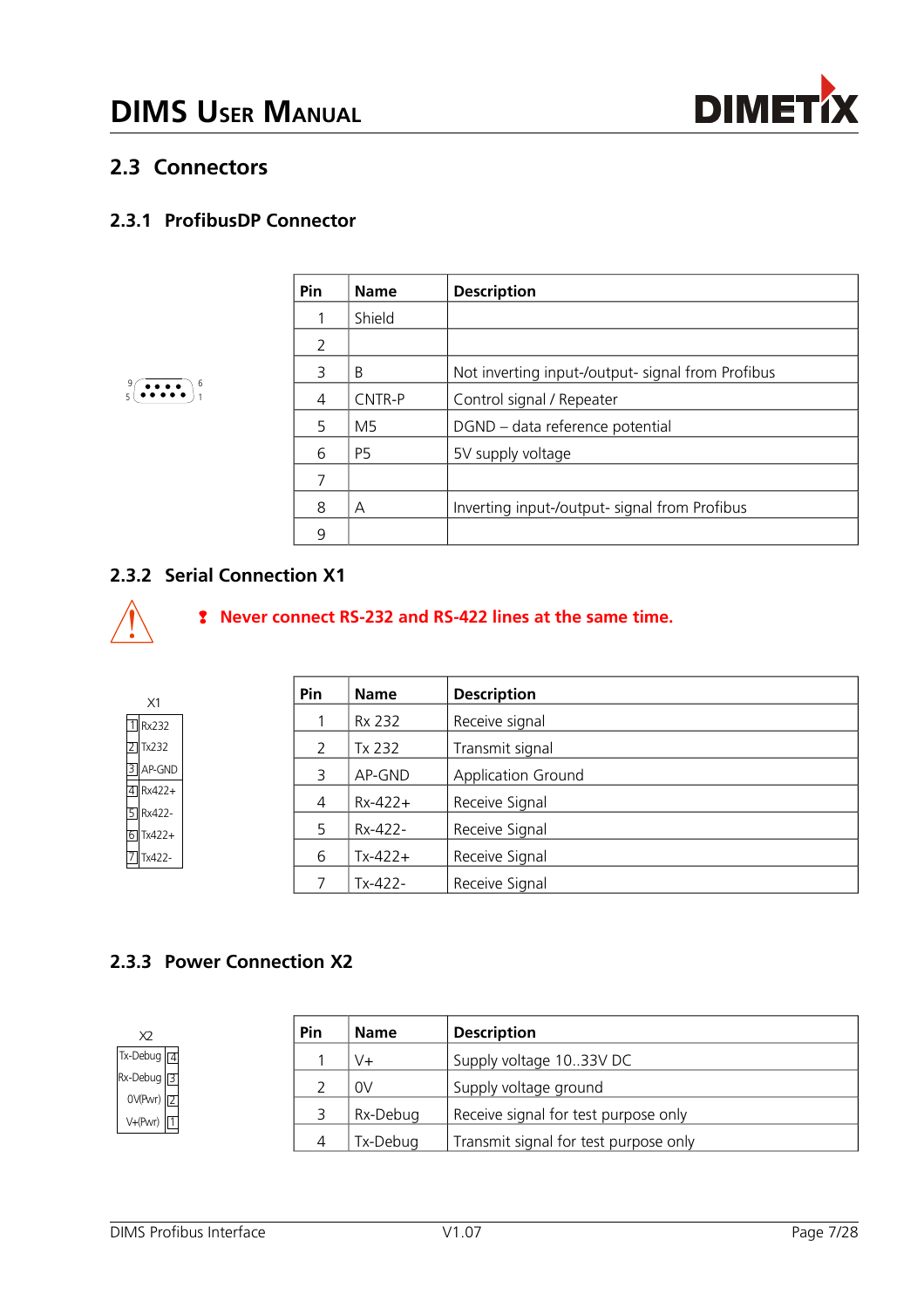

# **3 Operation**

The DIMS Profibus Interface is ready to use. It only needs to be connected according the following description. It supports three operating modes:

**1. Automatic measurement:** This setup allows a single sensor communication. After the sensor powers on, the sensor start fastest possible measurements and provides the result as an ASCII- string (see chapter [3.1\)](#page-7-0).

**2. Controlled measurement:** This setup allows a multi sensor communication with up to 10 addressed sensors (see chapter [3.2\)](#page-12-0).

**3. Transparent Mode:** It allows the transmission of ASCII character to the Distance Sensor. Therefore all commands can be transferred to the Distance Sensor. However, the controller has to do all string parsing. (see chapter 6.3).

# <span id="page-7-0"></span>**3.1 Automatic measurement**

With this setup, the sensor starts measuring after power is applied. The measurement results are transferred in ASCII over the profibus.

Automatic measurement operation is only possible with single sensor connection.



**To save the lifetime of the laser diode, switch off the sensor if not used.**

## **3.1.1 Configuration (RS-232)**

Connect the DLS/FLS Sensor for the setup as shown in the following diagram.

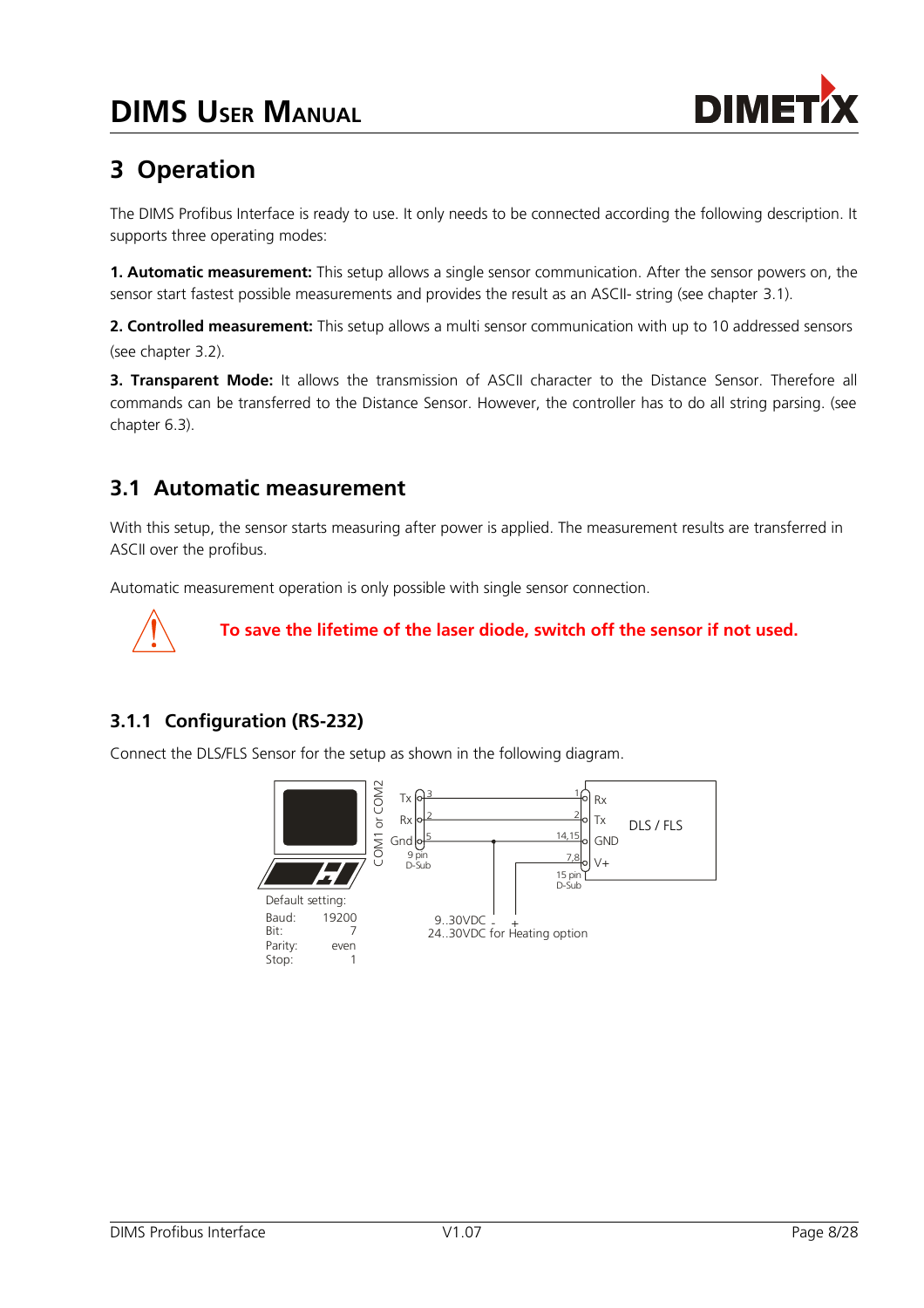

Install and start the "Utility-Software". This software can be downloaded from [www.dimetix.com.](http://www.dimetix.com/)

| DLS / FLS Utility<br>File Tools Info |                                        |                                                                 | Unconnected          |                                                                     |                                |                  | $\mathbf{x}$<br>ie.<br>$\Box$ |
|--------------------------------------|----------------------------------------|-----------------------------------------------------------------|----------------------|---------------------------------------------------------------------|--------------------------------|------------------|-------------------------------|
| <b>Connection</b>                    | <b>Controlled</b><br><b>Mode</b>       | Stand-alone<br>Mode                                             | <b>Configuration</b> |                                                                     |                                | <b>COM</b> trace | <b>DIMETA</b>                 |
|                                      | Serial number sNsn                     | Software version and serial number                              |                      | 222                                                                 |                                |                  |                               |
|                                      |                                        | Interface software version sNsv<br>Module software version sNsv |                      | 222<br>???                                                          | Unconnected                    |                  |                               |
|                                      | Device ID:<br>Communication parameters |                                                                 | 10                   | $\overline{\phantom{a}}$                                            |                                |                  |                               |
|                                      | Port:<br>Settings:                     |                                                                 | COM <sub>1</sub>     | $\overline{\phantom{a}}$<br>7: 19200 Baud, 7 Data bits, Parity Even | $\vert \cdot \vert$            |                  |                               |
|                                      |                                        | CHECK CONNECTION<br>DISCONNECT                                  |                      |                                                                     | Read configuration from device |                  |                               |
|                                      |                                        |                                                                 |                      |                                                                     |                                |                  |                               |

The UtilitySW shows information of the connected device after successful connecting the Laser distance sensor.

antina and an

سيست

| <b>Connection</b> | <b>Controlled</b><br>Mode                                                          | Stand-alone<br>Mode                                                                                   | Configuration                                                                                                                 |                     | COM trace                                                                                                                                                                                                                                                                                                                                                                                                     | <b>DIMET<sub>I</sub>X</b> |
|-------------------|------------------------------------------------------------------------------------|-------------------------------------------------------------------------------------------------------|-------------------------------------------------------------------------------------------------------------------------------|---------------------|---------------------------------------------------------------------------------------------------------------------------------------------------------------------------------------------------------------------------------------------------------------------------------------------------------------------------------------------------------------------------------------------------------------|---------------------------|
|                   | Serial number sNsn<br>Device ID:<br>Communication parameters<br>Port:<br>Settings: | Software version and serial number<br>Interface software version sNsv<br>Module software version sNsv | 11110326<br>5.22<br>4.1<br>FLS-C<br>10<br>COM <sub>1</sub><br>$\blacktriangledown$<br>7: 19200 Baud, 7 Data bits, Parity Even | $\vert \cdot \vert$ | $\rightarrow$ da<br>Open COM1 @ 4800-7-even-1<br>$\rightarrow$<br>$\rightarrow$ dq<br>Open COM1 @ 115200-8-none-1<br>$\rightarrow$<br>$\rightarrow$ dq<br>Open COM1 @ 115200-7-even-1<br>$\rightarrow$<br>$\rightarrow$ dg<br>Open COM1 @ 1200-8-none-1<br>$\rightarrow$<br>$\rightarrow$ da<br>Open COM1 @ 1200-7-even-1<br>$\rightarrow$<br>$\rightarrow$ da<br>Open COM1 @ 19200-7-even-1<br>$\rightarrow$ |                           |
|                   |                                                                                    | CHECK CONNECTION<br><b>DISCONNECT</b>                                                                 | Read configuration from device                                                                                                |                     | $\rightarrow$ dg<br>$<-$ g0dg+083+47<br>$\rightarrow$ s0sv<br><- g0sv+00410522<br>$\rightarrow$ s0sn<br>$<-$ q0sn+11110326<br>$\rightarrow$ s0uc<br><- g0uc+00000002+00000000                                                                                                                                                                                                                                 |                           |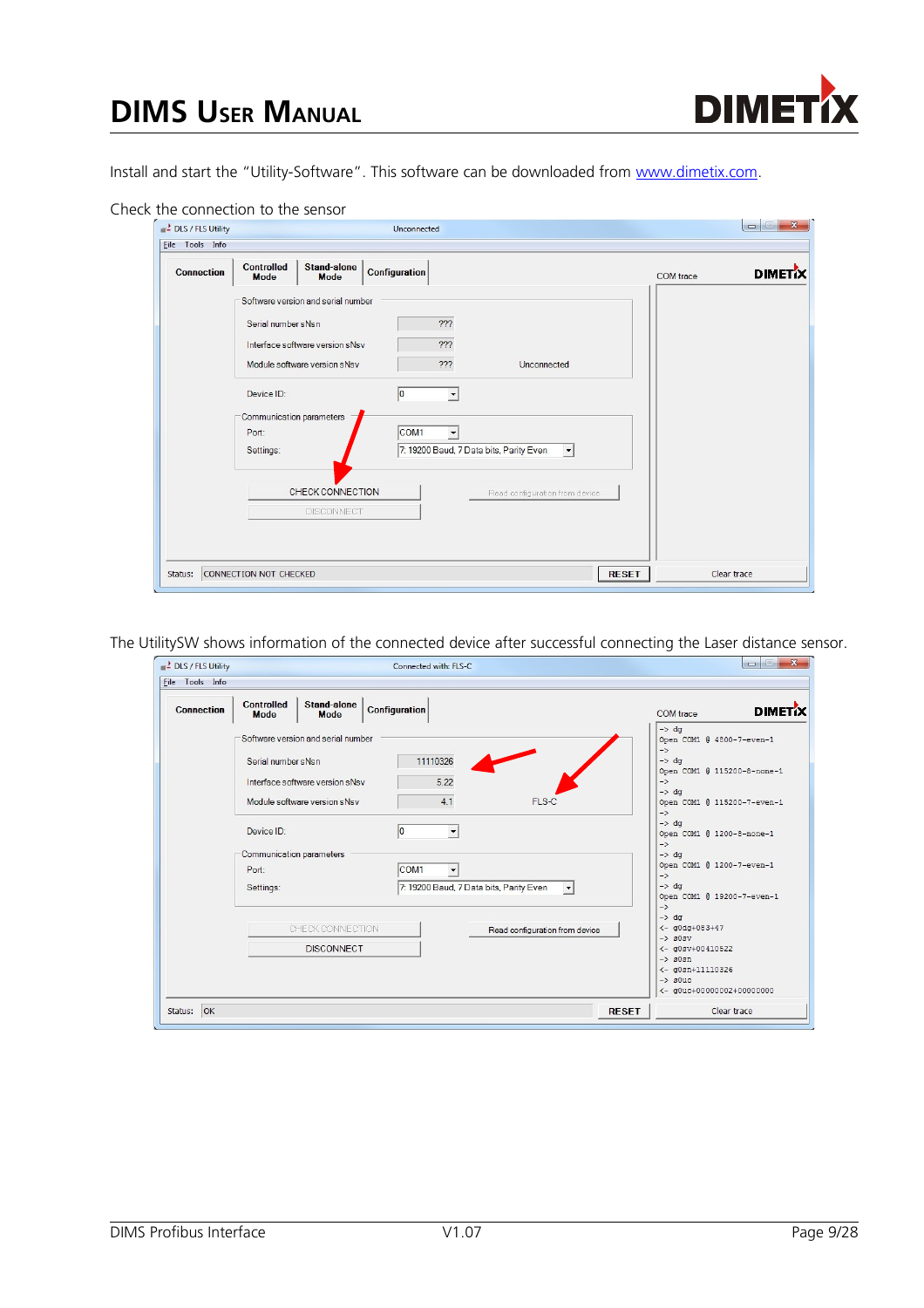

# **DIMS USER MANUAL**

Navigate to Stand-alone Mode and open the Manual start configuration tab.

| <b>Connection</b> | <b>Controlled</b><br><b>Mode</b> | Stand-alone<br><b>Mode</b> | <b>Configuration</b>                             |                                     | <b>DIMETA</b><br><b>COM</b> trace            |
|-------------------|----------------------------------|----------------------------|--------------------------------------------------|-------------------------------------|----------------------------------------------|
| Auto start        | Digital input DI1 sNDI1          |                            |                                                  |                                     | $\rightarrow$ $\beta$ Oc<br>$\leftarrow$ q0? |
| configuration     | C Inactive (DO1 active)          |                            |                                                  |                                     | $\rightarrow$ s0uo<br>$<-$ a0uo+00000000     |
| User auto start   | C Active                         |                            |                                                  |                                     | $-$ > $s0DI1+00000003$                       |
| configuration     |                                  | Read digital input         |                                                  | $\sqrt{2}$<br>Get DI1               | $\leftarrow$ q0DI1?<br>$->$ $30s$            |
| Manual start      |                                  |                            | <b>C</b> Trigger distance measurement            |                                     | $\leftarrow$ q0s?                            |
| configuration     |                                  |                            | 6 Start / Stop single sensor tracking            |                                     |                                              |
|                   |                                  |                            | C Start / Stop tracking with buffering           | Sample time:<br>sec                 |                                              |
|                   |                                  |                            | C Start / Stop single sensor timed tracking      |                                     |                                              |
|                   |                                  |                            | <b>C</b> Trigger user distance measurement       |                                     |                                              |
|                   |                                  |                            | C Start / Stop single sensor user tracking       |                                     |                                              |
|                   |                                  |                            | Start / Stop user tracking with buffering        | Sample time:<br>sec                 |                                              |
|                   |                                  |                            | C Start / Stop single sensor user timed tracking |                                     |                                              |
|                   |                                  |                            |                                                  | <b>DOWNLOAD TO</b><br><b>DEVICE</b> |                                              |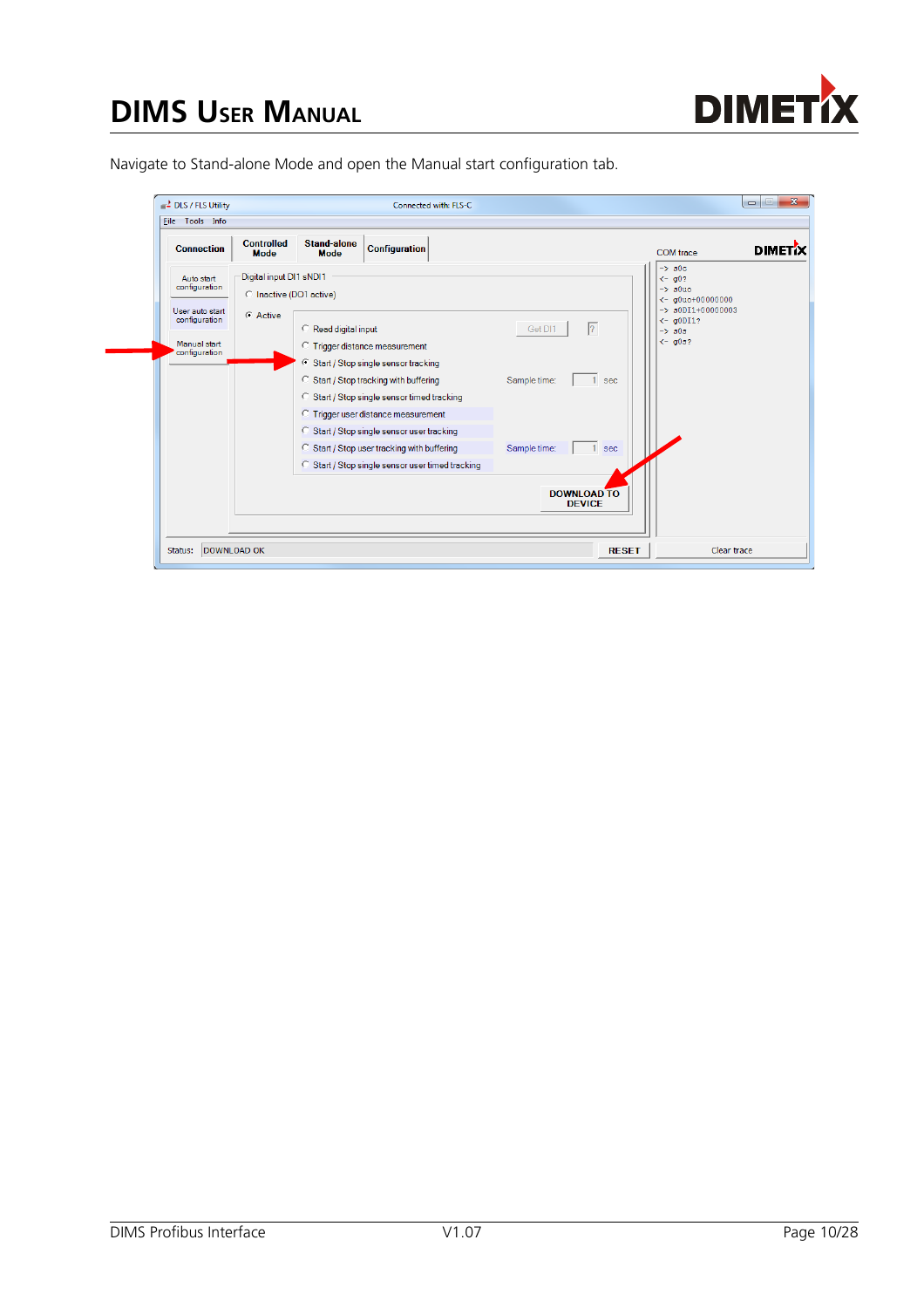



## **3.1.2 Single Sensor Connection (RS-422)**

Connect the terminal "V+" and "DO1" using a 1 kohm resistor. This port can also be used as a digital input. For safety reasons, always use a resistor to protect the output circuit.

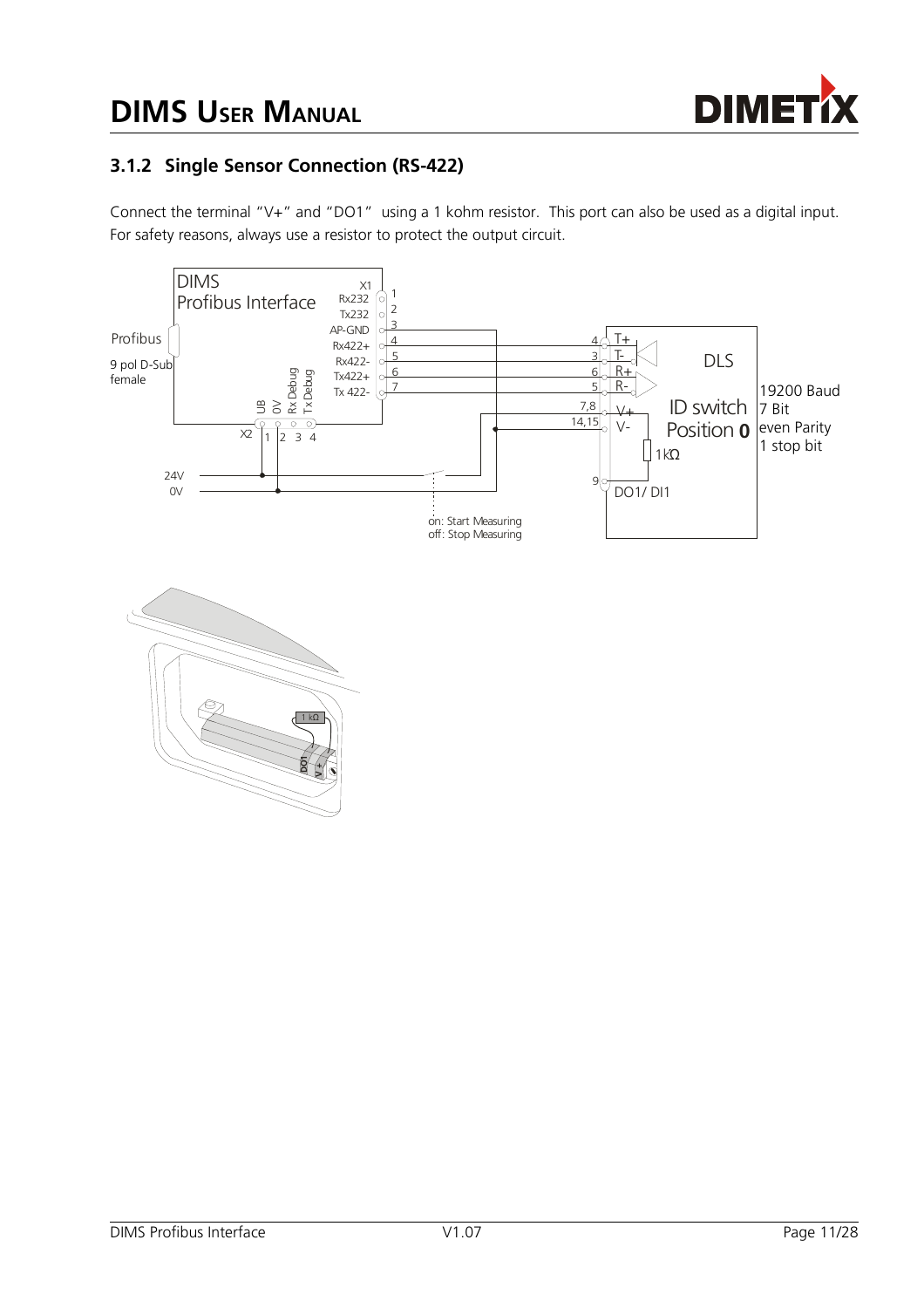

### **3.1.3 Data format for automatic measurement**

- The message format, 16 Byte I/O (consistent) is organized as follow:
- Please note: Sensor ID in this example is '**0**'.

#### **Return successful sample**

|                | Tog. |     | Data (ASCII Character) |     |        |                                   |     |     |     |     |     |     |     |            |        |     |
|----------------|------|-----|------------------------|-----|--------|-----------------------------------|-----|-----|-----|-----|-----|-----|-----|------------|--------|-----|
| ASCII<br>hex   | 00   | 67  | 39                     | 68  | 2B     | 30                                | 30  | 30  | 30  | 33  | 35  | 33  | 33  | 0D         | 0A     | 00  |
| ASCII<br>char. | 00   | 'a' | '0'                    | 'h' | '+'    | '0'                               | '0' | יחי | '0' | יצי | '5' | יכי | יצי | 'CR'       | 'LF'   | '0' |
|                |      |     | ID                     |     | Header | Last Measured Distance in 1/10 mm |     |     |     |     |     |     |     | Terminator | filled |     |

#### **3533 = 353.3mm**

#### **Return error sample**

|                       | Tog. |    | Data (ASCII Character) |                |               |            |     |                       |      |      |     |     |     |     |     |     |
|-----------------------|------|----|------------------------|----------------|---------------|------------|-----|-----------------------|------|------|-----|-----|-----|-----|-----|-----|
| <b>ASCII</b><br>hex   | 00   | 67 | 30                     | 40             | 45            | 32         | 33  | 34                    | 0D   | 0A   | 00  | 00  | 00  | 00  | 00  | 00  |
| <b>ASCII</b><br>char. | 00   | ď, | '0'                    | $\overline{Q}$ | 'E'           | '2'        | יבי | $^{\prime}4^{\prime}$ | 'CF' | 'LF' | 'O' | יחי | '0' | 'O' | '0' | '0' |
|                       |      |    | ID                     |                | <b>Header</b> | Error code |     | filled<br>Terminator  |      |      |     |     |     |     |     |     |

#### **Sensor Start-Up String**

|                | Tog. |     | Data (ASCII Character) |        |     |        |     |     |     |     |     |            |     |     |     |     |
|----------------|------|-----|------------------------|--------|-----|--------|-----|-----|-----|-----|-----|------------|-----|-----|-----|-----|
| ASCII<br>hex   | 00   | 67  | 39                     |        | 0   |        |     |     |     | 0   | O   |            |     |     | O   |     |
| ASCII<br>char. | 00   | 'α' | '0'                    | 121    | '0' | '0'    | יחי | '0' | יחי | 'O' | 'O' | $\sqrt{2}$ | יחי | '0' | '0' | 'O' |
|                |      |     | ID                     | Header |     | filled |     |     |     |     |     |            |     |     |     |     |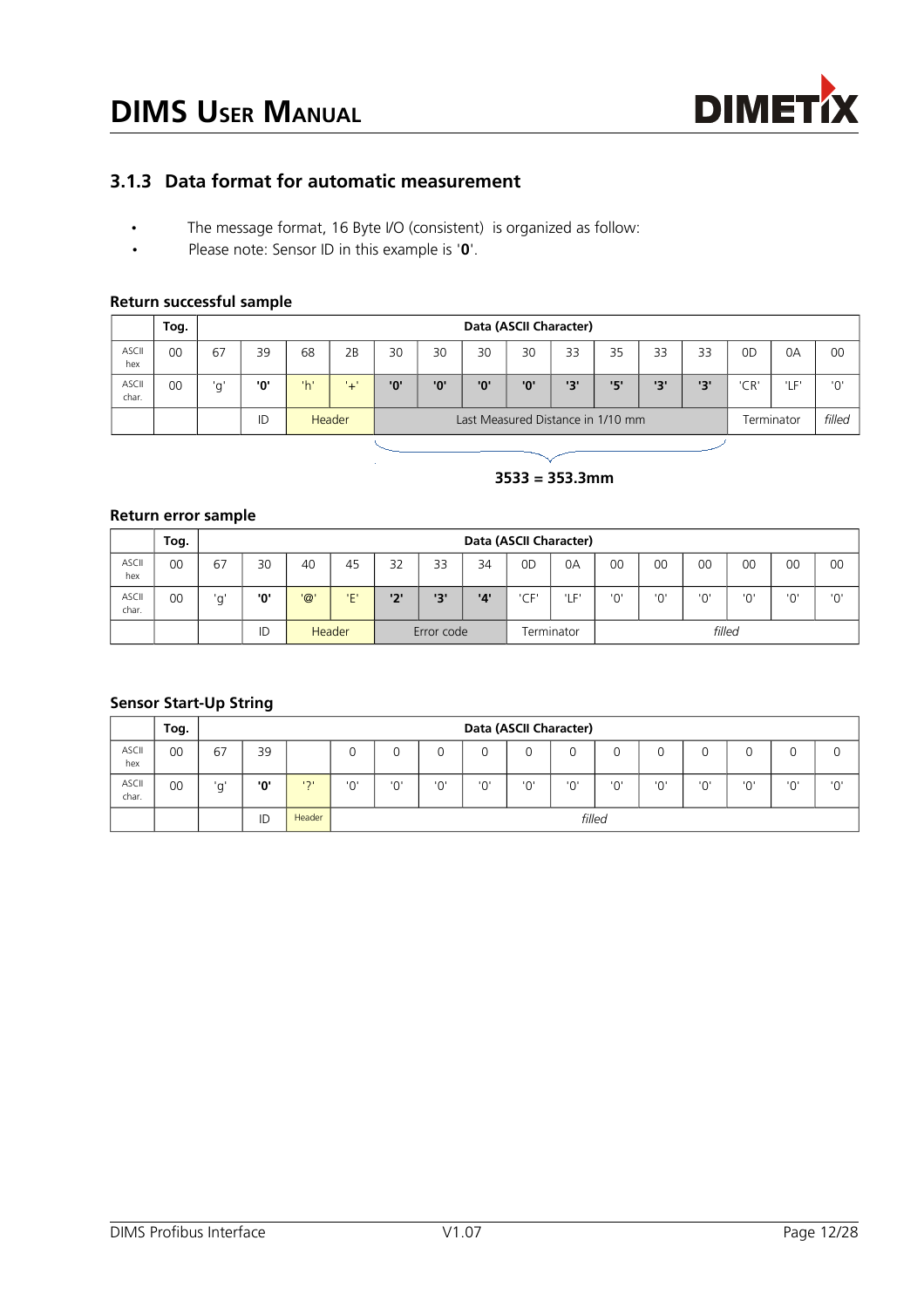

# <span id="page-12-0"></span>**3.2 Controlled measurement**

With this setup, the host controls the measurement of the sensors by commands over the profibus.

## **3.2.1 Single sensor connection (RS-422)**

The following diagram shows the connection of a single distance Sensor with the DIMS Profibus Interface.



## **3.2.2 Multi sensor connection (RS-422)**

The following diagram shows the connection of multiple Distance Sensor with the DIMS Profibus Interface.

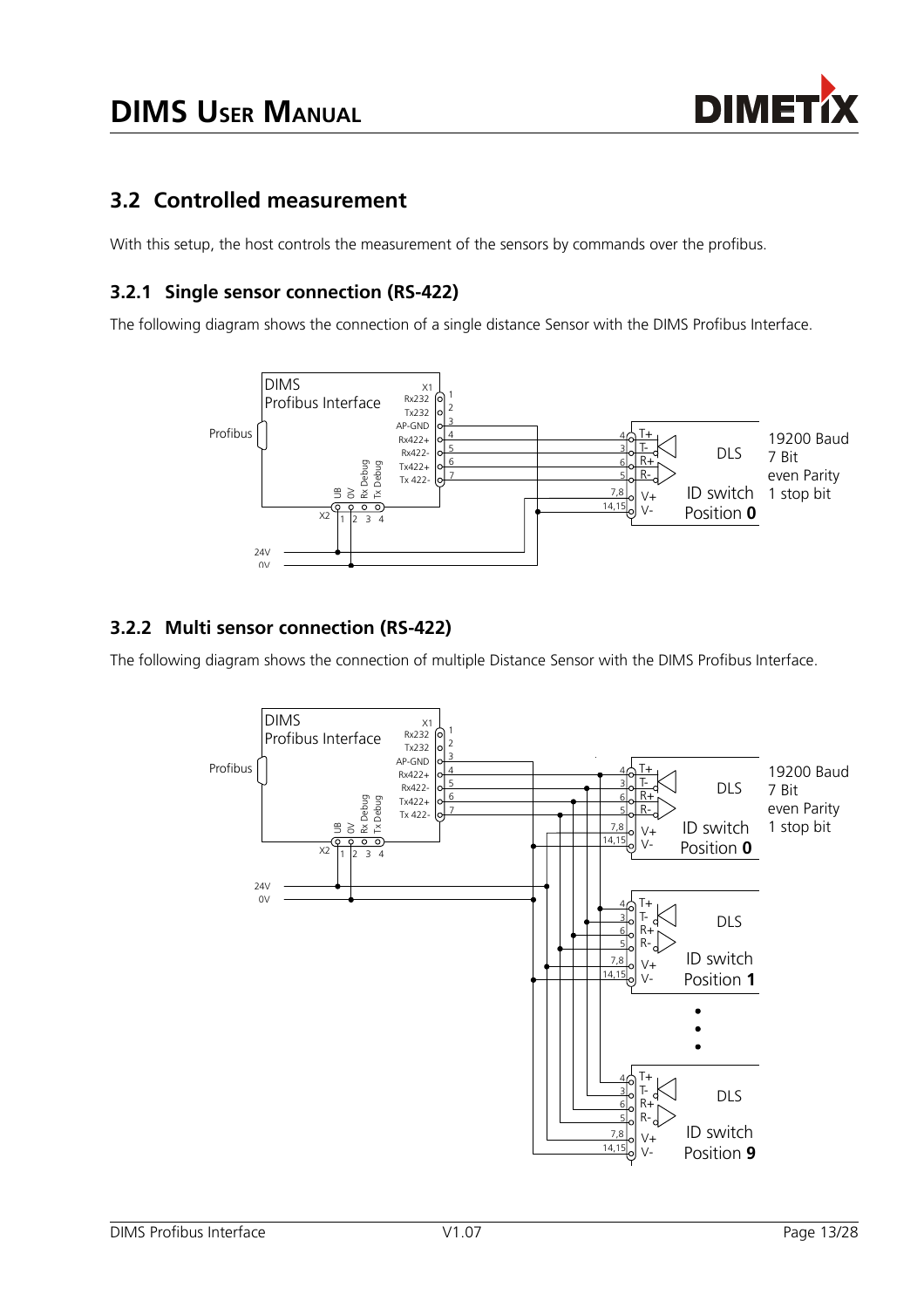

## **3.2.3 Message format**

The message format consist of 8 byte and is organized as follows:

Message from Master to DIMS Profibus Interface

| 11 H<br><u>_</u> | cmd | הנ<br><b>D</b> utu |  |  |  | חו<br>ᄔ | 2011C |
|------------------|-----|--------------------|--|--|--|---------|-------|
|                  |     |                    |  |  |  |         |       |

Answer Message from DIMS Profibus Interface

| าเ⊢<br><u>_</u> | . | . .<br>ШU<br>∼ ו | (Int) |  | rror<br>-<br>ᄓᄓ |  |
|-----------------|---|------------------|-------|--|-----------------|--|
|                 |   |                  |       |  |                 |  |

Toggle: Counter Byte to identify answer messages. The DIMS Profibus Interface copy the content of the toggle byte to the answer message. Therefore the master can clearly assign the answer message to the sent message.

- cmd: This byte is transferred as a string and is the command to be executed.
- Data: Four data bytes contain the data for the command or the answer data to be transferred to the host. The representation of the data can be 32 bit integer or 32 bit float (IEEE-754).
- ID: Number for the ID of the Distance Sensor to be addressed. The ID can be in a range from 0 to 9 and need to be set as an integer value. Please also refer to the Technical Reference Manual of the Distance Sensor.
- Error: Contains the error number if any and zero if no error occurred.

### **3.2.4 Initialization at power up**

At power up, if the Profibus is properly connected and configured, the DIMS Profibus searches for Distance Sensors on the serial interface. The recognized devices are stored in the DIMS Profibus Interface and only recognized Distance Sensors can be controlled.

#### **3.2.5 Sensor detection manual**

In order to the automatic sensor detection at power up, the detection of attached sensors can also be started manually by issuing the command 'i' as described below.

#### Data from Master to the DIMS

| _<br>ำเ⊢<br>__ | . . |  |  | reserve |
|----------------|-----|--|--|---------|
|                |     |  |  |         |

If the above data are transferred to the DIMS Profibus Interface, it searches for Distance Sensors, like at power up.

#### <span id="page-13-0"></span>Data from DIMS to Master

| coaale<br><u>. .</u> | status info | $\sim$ $\sim$<br>(int<br>bit)<br>ےر |  | number<br>.<br>error |  |
|----------------------|-------------|-------------------------------------|--|----------------------|--|
|                      |             |                                     |  |                      |  |

The status info (4 Byte) contains the information about the found Distance Sensors. Bit 0 to bit 9 shows the status for the Distance Sensors corresponding to ID 0 to ID 9. If a status bit is set to 1, the sensor with the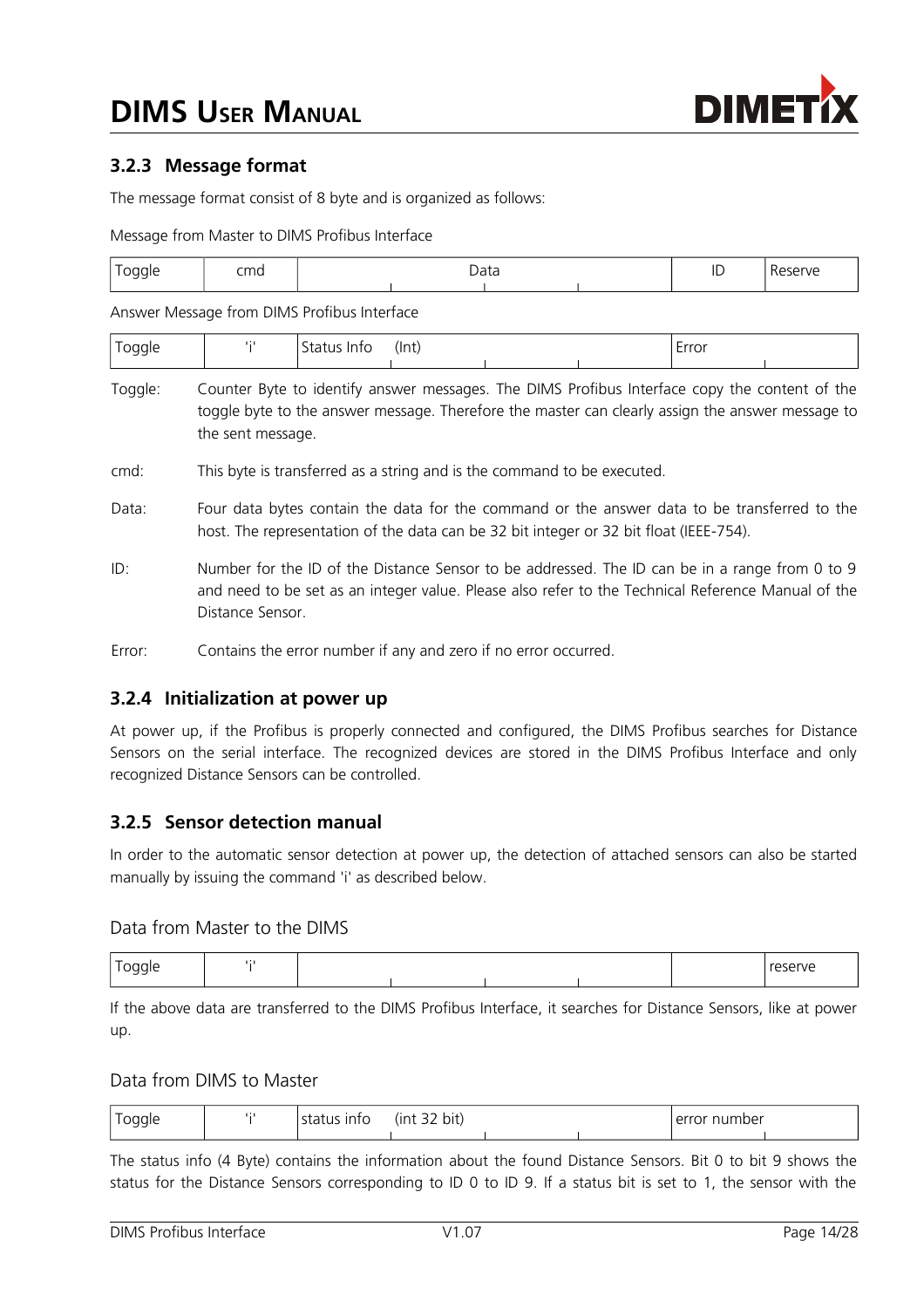# **DIMS USER MANUAL**



corresponding ID has been found and is ready to receive commands. If a bit is 0, the sensor is not connected or not ready.

## **3.2.6 Clear / Stop**

#### Data from Master to the DIMS

| __ |  |  | ID | ANIF |
|----|--|--|----|------|
|    |  |  |    |      |

The DIMS Profibus interface sends the command Clear/Stop ('s*N*c') with *N* as the number specified in ID. The Distance Sensor stops the current execution.

#### Data from DIMS to Master

| $\overline{\phantom{0}}$<br>Togale<br>- - | $\overline{\phantom{a}}$ | us IIIIU | $ -$<br>lint)<br>bit.<br>ັ |  | number<br>∩rr<br>$\mathbf{U}$<br>◡ |  |
|-------------------------------------------|--------------------------|----------|----------------------------|--|------------------------------------|--|
|                                           |                          |          |                            |  |                                    |  |

The return data from DIMS to the master contains the status information of the detected sensors as described in [Data from DIMS to Master.](#page-13-0)

### **3.2.7 Distance Measurement**

#### Data from Master to the DIMS

| -- | _ |  |  | <br>$\overline{\phantom{a}}$<br>$\mathcal{U}^{\prime}$ |
|----|---|--|--|--------------------------------------------------------|
|    |   |  |  |                                                        |

The Distance Sensor with the ID defined in the message executes a single measurement (s*N*g), while *N* is the ID.

#### Data from DIMS to Master

| oggle<br>-- | distance | $\sim$ $\sim$<br>'float'<br>bit)<br>JZ. |  | <sup>.</sup> number<br>- ----<br>⊥err∙<br>ำเ |  |
|-------------|----------|-----------------------------------------|--|----------------------------------------------|--|
|             |          |                                         |  |                                              |  |

The answer message contains the measured distance as 32 bit float value (IEEE-754).

#### **3.2.8 Start Tracking with buffering**

#### Data from Master to the DIMS

| Toggle<br><u>. .</u> | ۱£۱ | In <sub>m</sub><br>$\overline{\phantom{0}}$<br>time | $\sim$ $\sim$<br>.<br>unt)<br>32 bit) |  |  | ID | reserve |
|----------------------|-----|-----------------------------------------------------|---------------------------------------|--|--|----|---------|
|----------------------|-----|-----------------------------------------------------|---------------------------------------|--|--|----|---------|

If the DIMS Profibus Interface receives this message, the corresponding Distance Sensor will start the tracking with buffering (s*N*f), while *N* is the ID. The measurement frequency is defined by the time in ms as 32 bit integer number.

**Attention**: the time must be set to a value that is long enough to finish a measurement. For fastest possible measurement, set the time to 0.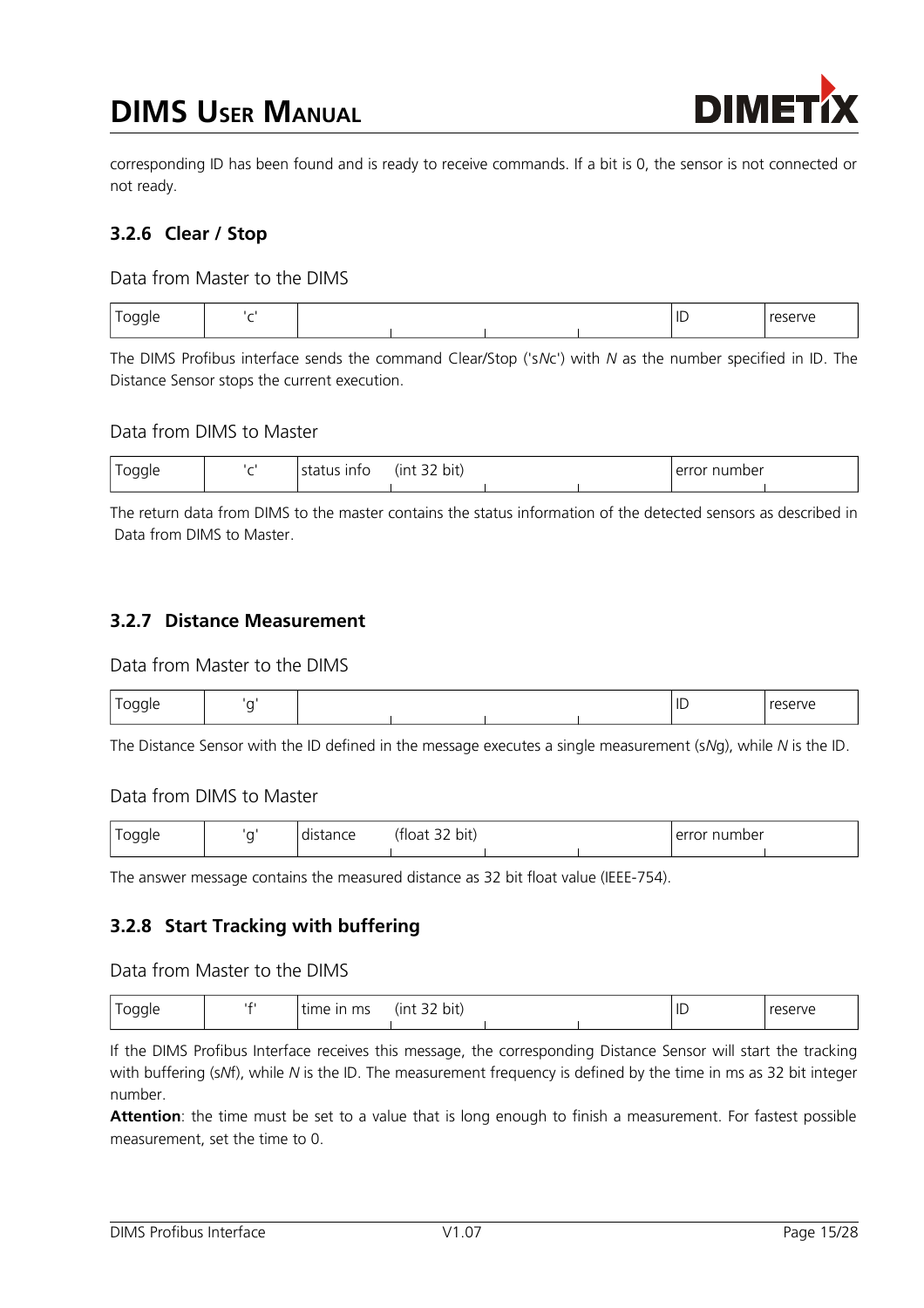# **DIMS USER MANUAL**



#### Data from DIMS to Master

| -- | ۱£ |  |  | $\sim$<br><u>imber</u><br>$\triangle$ rr $\triangle$ r<br>Λľ |  |
|----|----|--|--|--------------------------------------------------------------|--|
|    |    |  |  |                                                              |  |

The answer message contains an error number if the command failed, otherwise the error number will be zero.

### **3.2.9 Read Distance**

While the Distance Sensor measures distances (tracking with buffering), the measured distances can be read by issuing the following message on the Profibus. The distance read out is only possible if the tracking with buffering is started.

#### Data from master to the DIMS

|  |  |  | ID | 5.0110<br>$\sim$ |
|--|--|--|----|------------------|
|  |  |  |    |                  |

This message requests the measured distance value from the corresponding device (ID number).

#### Data from DIMS to Master

The DIMS Profibus Interface sends a message with the cmd byte '0', '1' or '2'. This cmd byte signals the status of the measured distance:

 $0 \rightarrow$  No new measurement value since the last read.

 $1 \rightarrow$  One new measurement value since the last read

 $2 \rightarrow$  More than one new measurement since the last read

#### No new distance value since the last read

| pagle<br>- - | $\sqrt{2}$<br>Ē | $\sim$ $\sim$ $\sim$<br>tarice | $\sim$ $\sim$<br>bit)<br>$-10-1$<br>поа<br>ےر |  | ้านmber<br>۰ ت |  |
|--------------|-----------------|--------------------------------|-----------------------------------------------|--|----------------|--|
|              |                 |                                |                                               |  |                |  |

Returns the last distance value. No new measurement value.

#### One new distance value since last read

| 100 <sup>o</sup><br>-- | $\overline{14}$ | $- - -$ | $\mathbf{r}$<br>$\sim$ $\sim$<br>bit<br>'tioa. |  | number<br>. |  |
|------------------------|-----------------|---------|------------------------------------------------|--|-------------|--|
|                        |                 |         |                                                |  |             |  |

Returns the last measured distance value. Exactly one distance measurement has been done since the last read.

#### More than one new distance value since last read

| <u>т</u><br>Toggle<br>- - | $\sim$<br><u>_</u> | distance | $\mathbf{r}$<br>$\sim$ $\sim$<br>bit)<br>tloat)<br>эz |  | or number <sup>.</sup> |  |
|---------------------------|--------------------|----------|-------------------------------------------------------|--|------------------------|--|
|                           |                    |          |                                                       |  |                        |  |

Returns the last measured distance value. More than one distance measurement has been done since the last read. All previous distances are lost, only the last one is transmitted.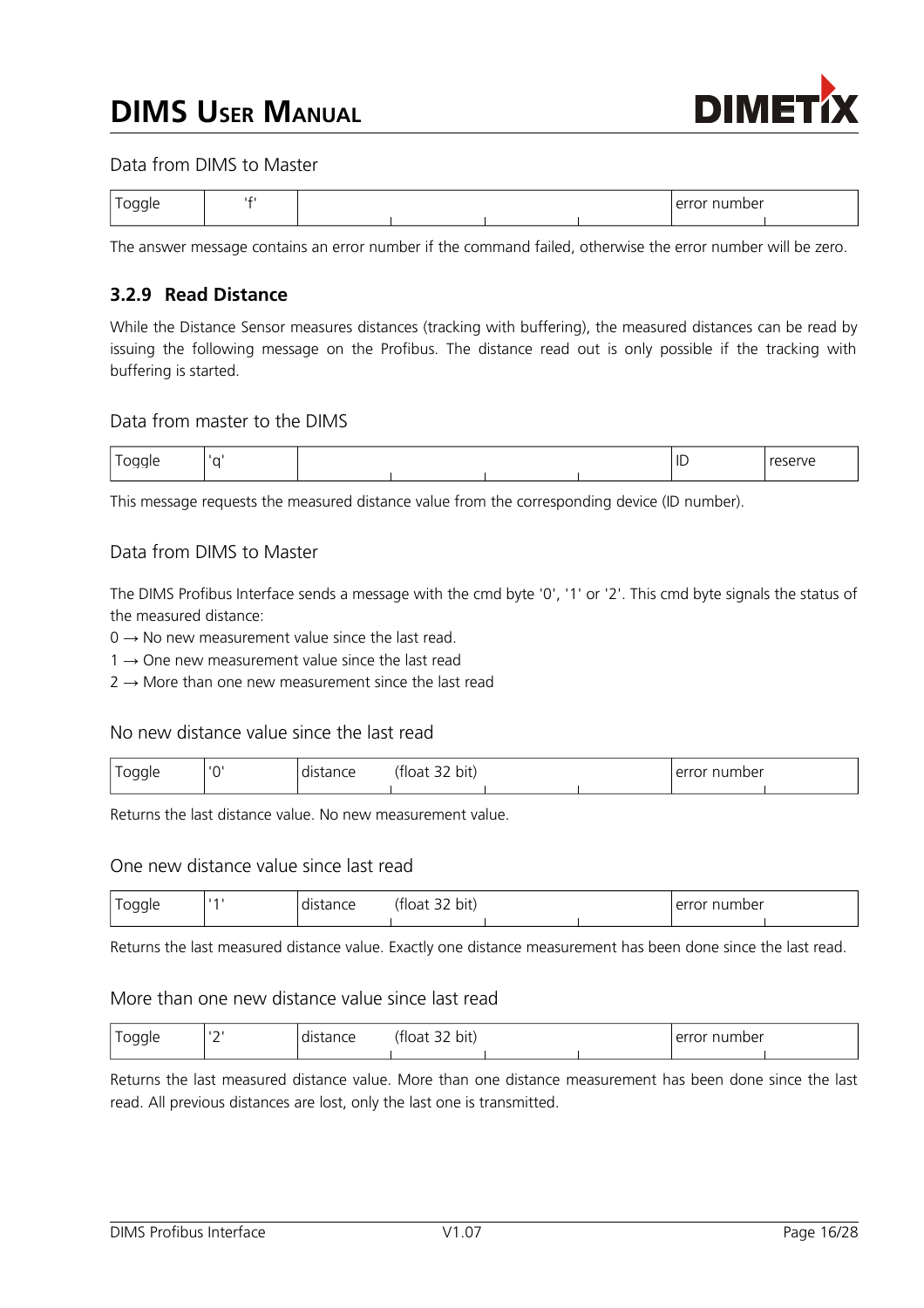

## **3.2.10 Sensor error messages**

All error messages from the Distance Sensors are transferred by the DIMS Profibus Interface to the master. For a description of the Distance Sensor error messages please refer to the Technical Reference Manual of the Distance Sensor.

## **3.2.11 DIMS Profibus Interface error messages**

In addition the DIMS Profibus Interface has the following error messages.

| No.   | Meaning                                                                                                                    |
|-------|----------------------------------------------------------------------------------------------------------------------------|
| 100   | Invalid ID selected. ID not in the range 0.9                                                                               |
| l 101 | The Distance Sensor with the ID issued in the message is not detected.<br>Check ID and cabling between DIMS and the sensor |
| 102   | No Distance Sensor found during the detection process                                                                      |

# **3.3 Transparent Mode**

The DIMS Profibus Interface select the transparent mode if the first command issued on the Profibus contains more than 8 bytes.



While in transparent mode, the DIMS Profibus Interface sends the characters received as data direct to the serial interface. The Data must contain all characters like described in the Technical Reference Manual of the Distance Sensor. Do not forget to terminate the command with a <CR><LF>.

The answer string from the Distance Sensor copied into the Data area of the answer message. Therefore the answer message also contains all characters received on the serial interface (including <CR><LF>).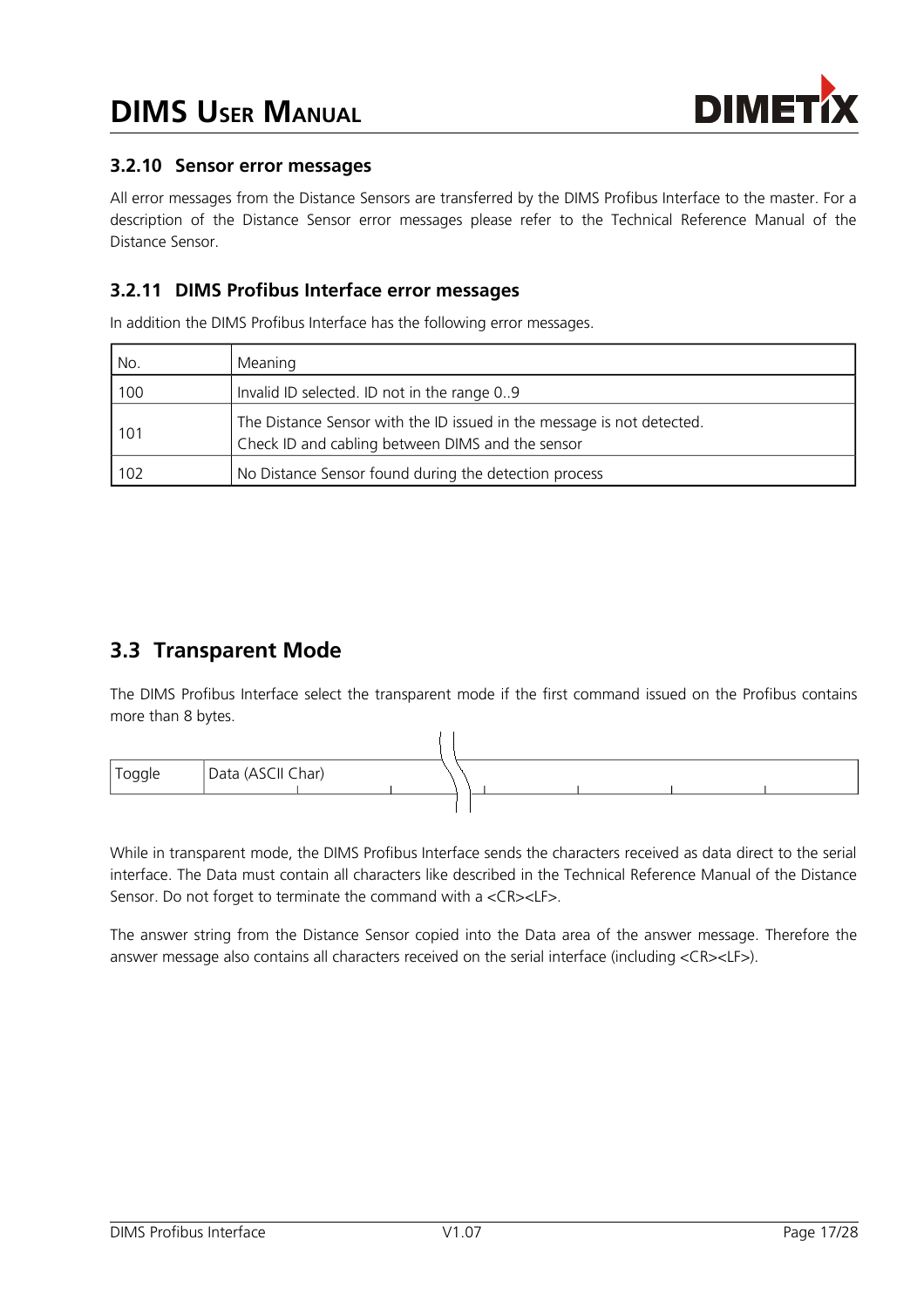

# **4 Technical data**

# **4.1 General specifications**

| Power supply                          | 10  33V DC Typ. 0.15A @ 24V                      |  |  |
|---------------------------------------|--------------------------------------------------|--|--|
|                                       | Typ. 0.35A @ 10V                                 |  |  |
| <b>Dimensions</b>                     | 23 x 111 x 117 mm                                |  |  |
| Temperature range during operation    | -20 °C to +70 °C, not condensing                 |  |  |
| Temperature range during storage      | -40 °C to +70 °C                                 |  |  |
| Atmospheric pressure during operation | 795hPa  1080 hPa                                 |  |  |
| Atmospheric pressure during transport | 660hPa  1080 hPa                                 |  |  |
| Relative humidity                     | Max 80% non condensing, no corrosive atmosphere  |  |  |
| Degree of Protection                  | IP20; IEC 529 (protected against foreign bodies) |  |  |
| Weight                                | 130q                                             |  |  |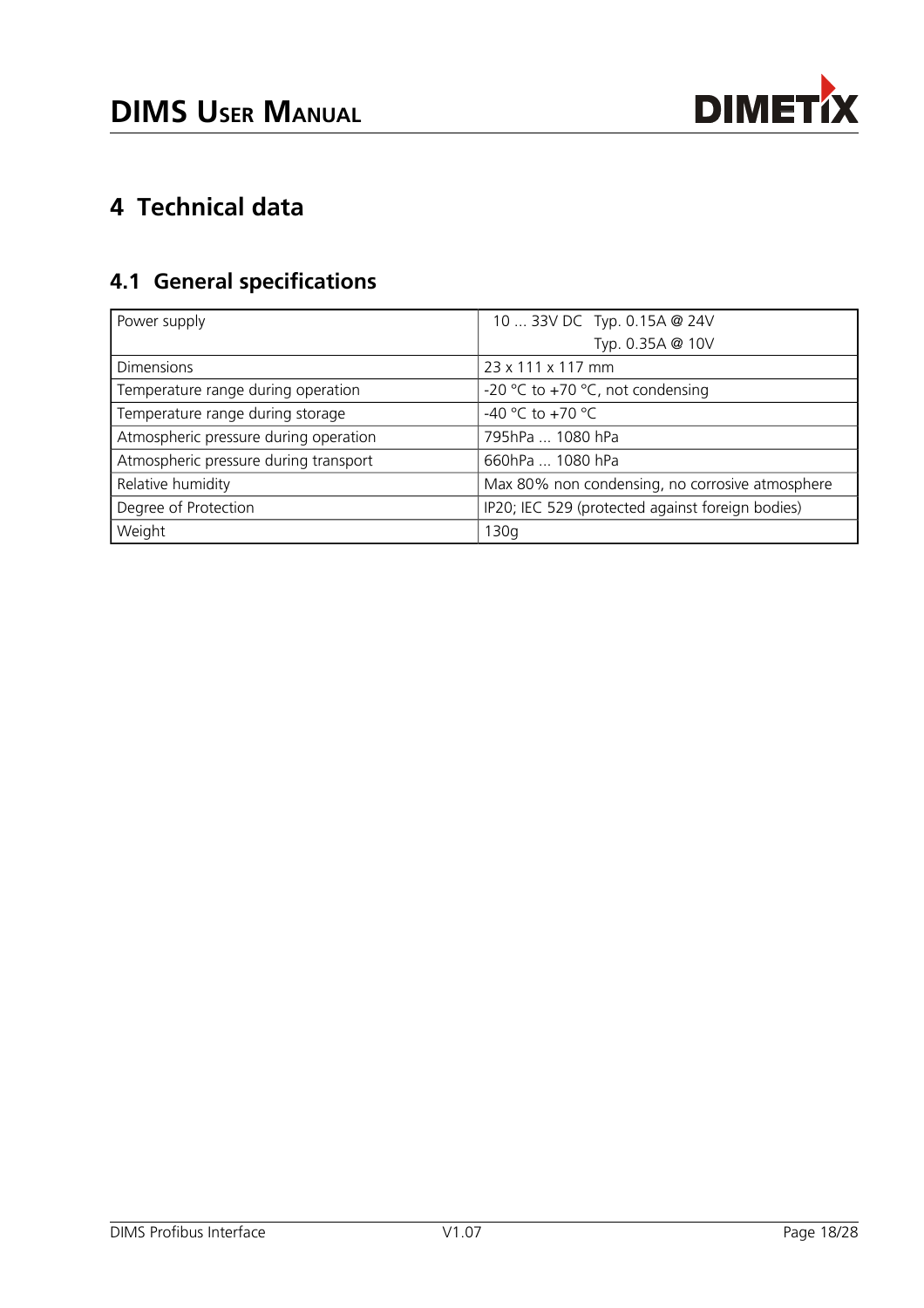

# **4.2 Interface specification**

The table below lists the technical data of the interfaces and ports on the device. The data has been taken from the corresponding Standards.

| <b>Interface designation</b><br><b>Physical interface</b>                             | <b>ProfibusDP</b><br><b>RS-485</b>                                                                                                                                         | <b>RS-232-C</b><br><b>RS-232-C</b>                                                 | RS-485/RS-422<br>RS-485/RS-422                                                                                     |
|---------------------------------------------------------------------------------------|----------------------------------------------------------------------------------------------------------------------------------------------------------------------------|------------------------------------------------------------------------------------|--------------------------------------------------------------------------------------------------------------------|
| Standard                                                                              | EIA Standard                                                                                                                                                               | DIN 66020                                                                          | EIA Standard                                                                                                       |
| Transmission mode                                                                     | Symmetrical<br>asynchronous serial<br>half-duplex<br>$\rightarrow$ Difference signal                                                                                       | Asymmetrical<br>asynchronous<br>serial<br>full duplex<br>$\rightarrow$ Level       | Symmetrical<br>asynchronous serial<br>half-duplex<br>full duplex at RS-422<br>$\rightarrow$ Difference signal      |
| Transmission method                                                                   | Master / Slave                                                                                                                                                             | Master / Slave                                                                     | Master / Slave                                                                                                     |
| Number of users: - Transmitters<br>- Receivers                                        | 32<br>32                                                                                                                                                                   | 1<br>$\mathbf 1$                                                                   | 32<br>32                                                                                                           |
| Cable length: - Maximum<br>- Baud rate<br>dependent                                   | 1200 m<br>93.75 kBd<br>$\rightarrow$ 1200 m<br>187.5 kBd → 1000 m<br>500 kBd $\rightarrow$<br>400 m<br>1.5 Mbd $\rightarrow$<br>200 m<br>$>1.5$ Mbd $\rightarrow$<br>100 m | 15 <sub>m</sub><br>no                                                              | 1200 m<br><93.75kBd → 1200 m<br>312 kBd $\rightarrow$<br>500 m<br>250 m<br>625 kBd $\rightarrow$                   |
| Bus topology                                                                          | Line                                                                                                                                                                       | Point-to-point                                                                     | Line                                                                                                               |
| - Maximum<br>Data rate:<br>- Standard values                                          | 12 Mbit/s<br>9.6 kBit/s<br>19.2 kBit/s<br>93.75 kBit/s<br>187.5 kBit/s<br>500 kBit/s<br>1.5 Mbit/s<br>3 Mbit/s<br>6 Mbit/s<br>12 Mbit/s                                    | 120 kBit/s<br>2.4 kBit/s<br>4.8 kBit/s<br>9.6 kBit/s<br>19.2 kBit/s<br>38.4 kBit/s | 0.625 kBit/s<br>2.4 kBit/s<br>4.8 kBit/s<br>9.6 kBit/s<br>19.2 kBit/s<br>57.6 kBit/s<br>312.5 kBit/s<br>625 kBit/s |
| Transmitter:<br>- Load<br>- Maximum voltage<br>- Signal, unloaded<br>- Signal, loaded | 54 $\Omega$<br>$-7$ V $$ 12 V<br>± 5 V<br>± 1.5 V                                                                                                                          | $37k\Omega$<br>$\pm$ 25 V<br>$\pm$ 15 V<br>± 5 V                                   | 54 $\Omega$<br>$-7$ V $$ 12 V<br>± 5 V<br>± 1.5 V                                                                  |
| Receiver:<br>- Input resistance<br>- Max. input signal<br>- Sensitivity               | $12 \Omega$<br>$-7$ V $$ 12 V<br>$\pm$ 0.2V                                                                                                                                | $37$ $\Omega$<br>± 15 V<br>± 3 V                                                   | $12 \Omega$<br>$-7$ V $$ 12 V<br>± 0.2 V                                                                           |
| Transmit range (SPACE):<br>- Voltage level<br>- Logic level                           | $-0.2+0.2$ V<br>0                                                                                                                                                          | $+3+15V$<br>0                                                                      | $-0.2+0.2$ V<br>0                                                                                                  |
| Transmit pause (MARK):<br>- Voltage level<br>- Logic level                            | $+1.5+5V$<br>1                                                                                                                                                             | $-3$ $-15$ V<br>1                                                                  | $+1.5+5V$<br>1                                                                                                     |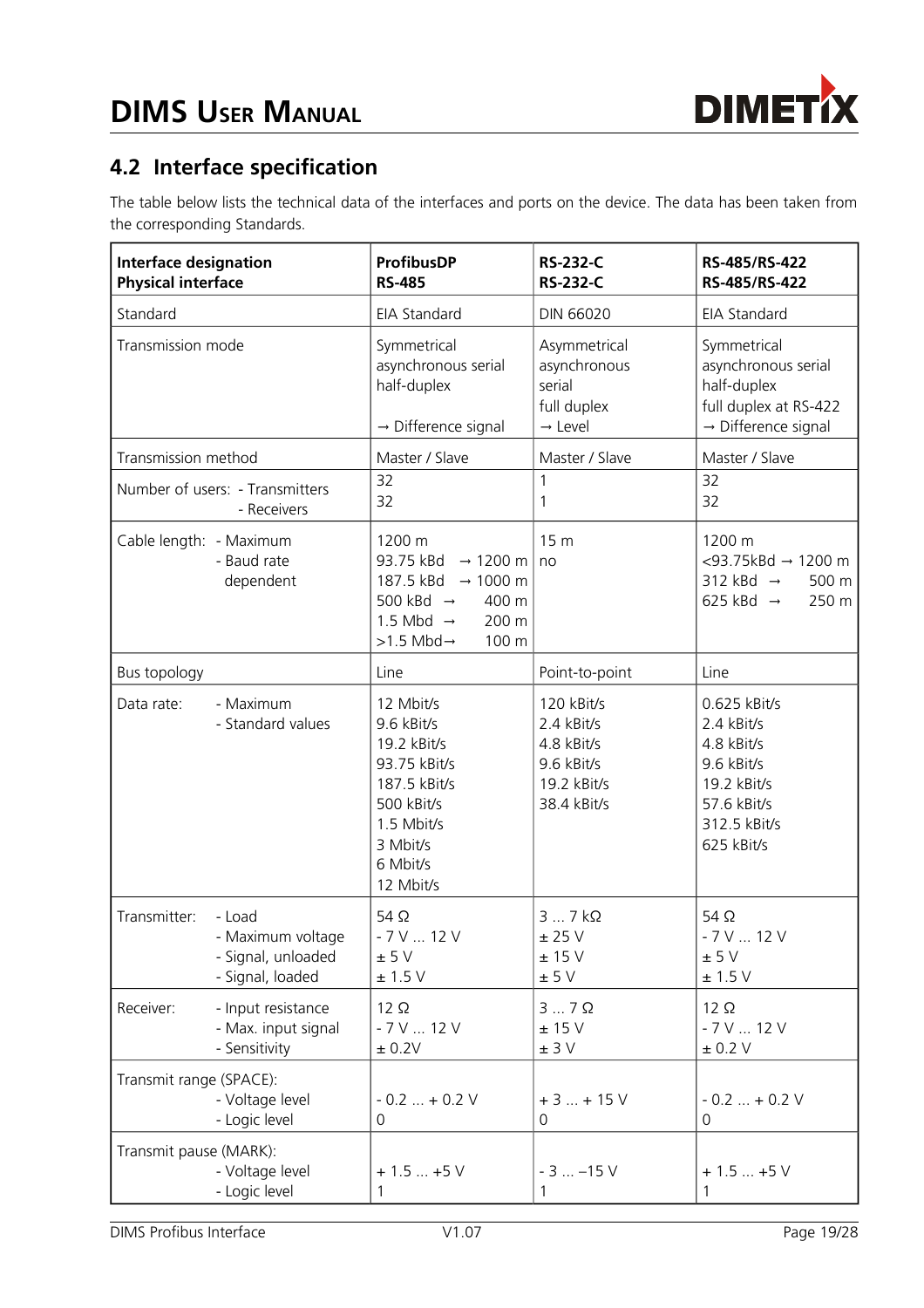

# **5 Physical dimensions**

All dimension in mm

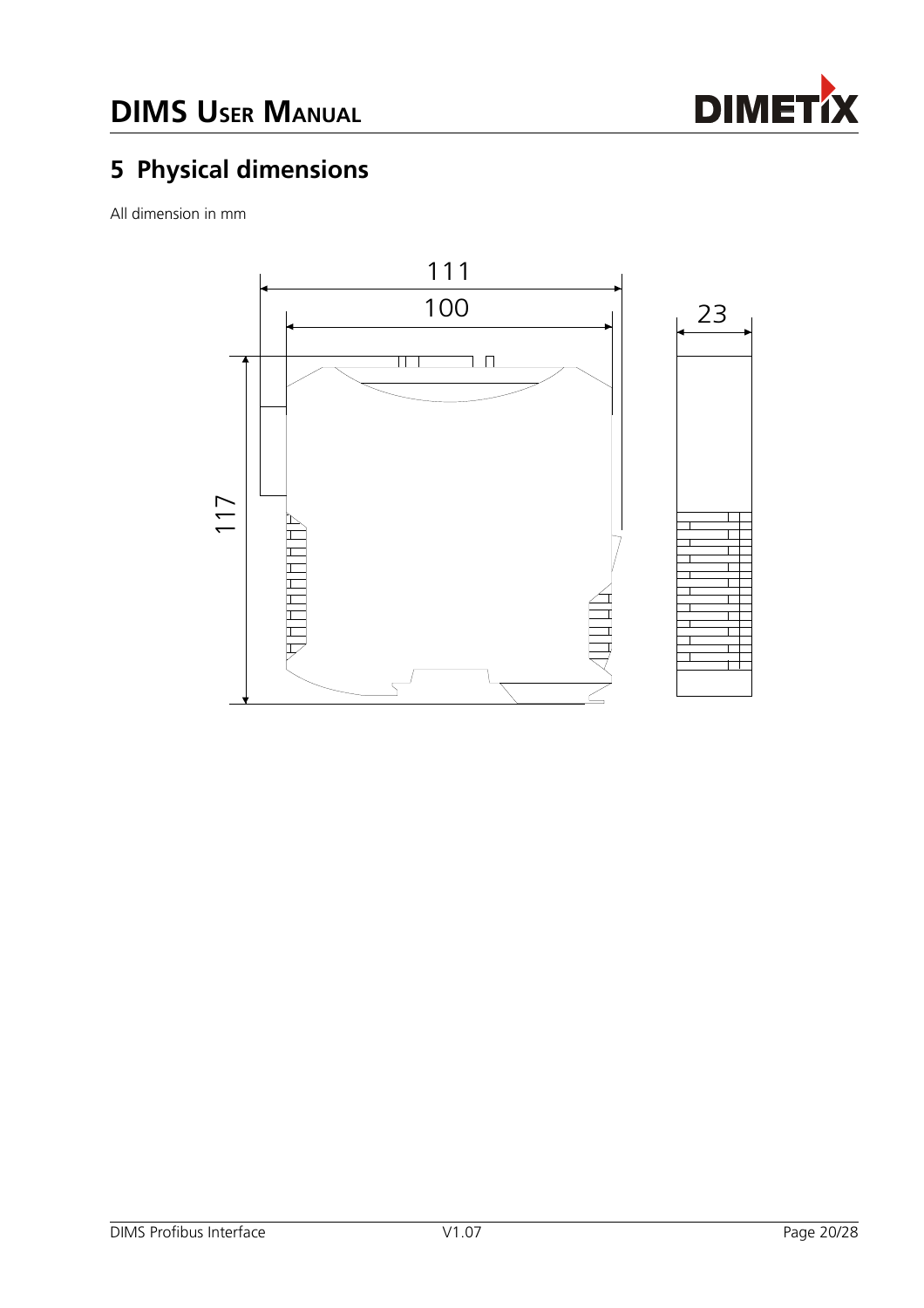

# **6 Installation guidelines**

# **6.1 Installation of the module**

The module with the dimensions 23 x 111 x 117 mm (W x H x D) has been developed for switch cabinet use (IP 20) and can thus be mounted only on a standard mounting channel (deep DIN-rail to EN 50022).

## **6.1.1 Mounting**

- Engage the module from the top in the top-hat rail and swivel it down so that the module engages in position.
- Other modules may be rowed up to the left and right of the module.
- There must be at least 5 cm clearance for heat dissipation above and below the module.
- The standard mounting channel must be connected to the equipotential bonding strip of the switch cabinet. The connection wire must feature a cross-section of at least 10 mm².

### **6.1.2 Removal**

- First disconnect the power supply and signal lines.
- Then push the module up and swivel it out of the top-hat rail.

# **6.2 Wiring**

#### **6.2.1 Connection systems**

The following connection systems must resp. may be used when wiring the module:

- Standard screw-type/plug connection (power supply + RS)
- 9-pin D-SUB plug connector (ProfibusDP)
- a) In the case of standard screw-type terminals, one lead can be clamped per connection point. It is best to then use a screwdriver with a blade width of 3.5 mm to firmly tighten the screw.

Permitted cross-sections of the line:

- Flexible line with wire-end ferrule: 1 x 0.25 ... 1.5 mm<sup>2</sup>
- $\bullet$  Solid conductor:  $1 \times 0.25... 1.5 \text{ mm}^2$
- Tightening torque: 0.5 ... 0.8 Nm
- b) The plug-in connection terminal strip is a combination of standard screw-type terminal and plug connector. The plug connection section is coded and can thus not be plugged on the wrong way round.
- c) The 9-pin D-SUB plug connector is secured with two screws with "4-40-UNC" thread. It is best to use a screwdriver with a blade width of 3.5 mm to screw the screw tight. Tightening torque: 0.2... 0.4 Nm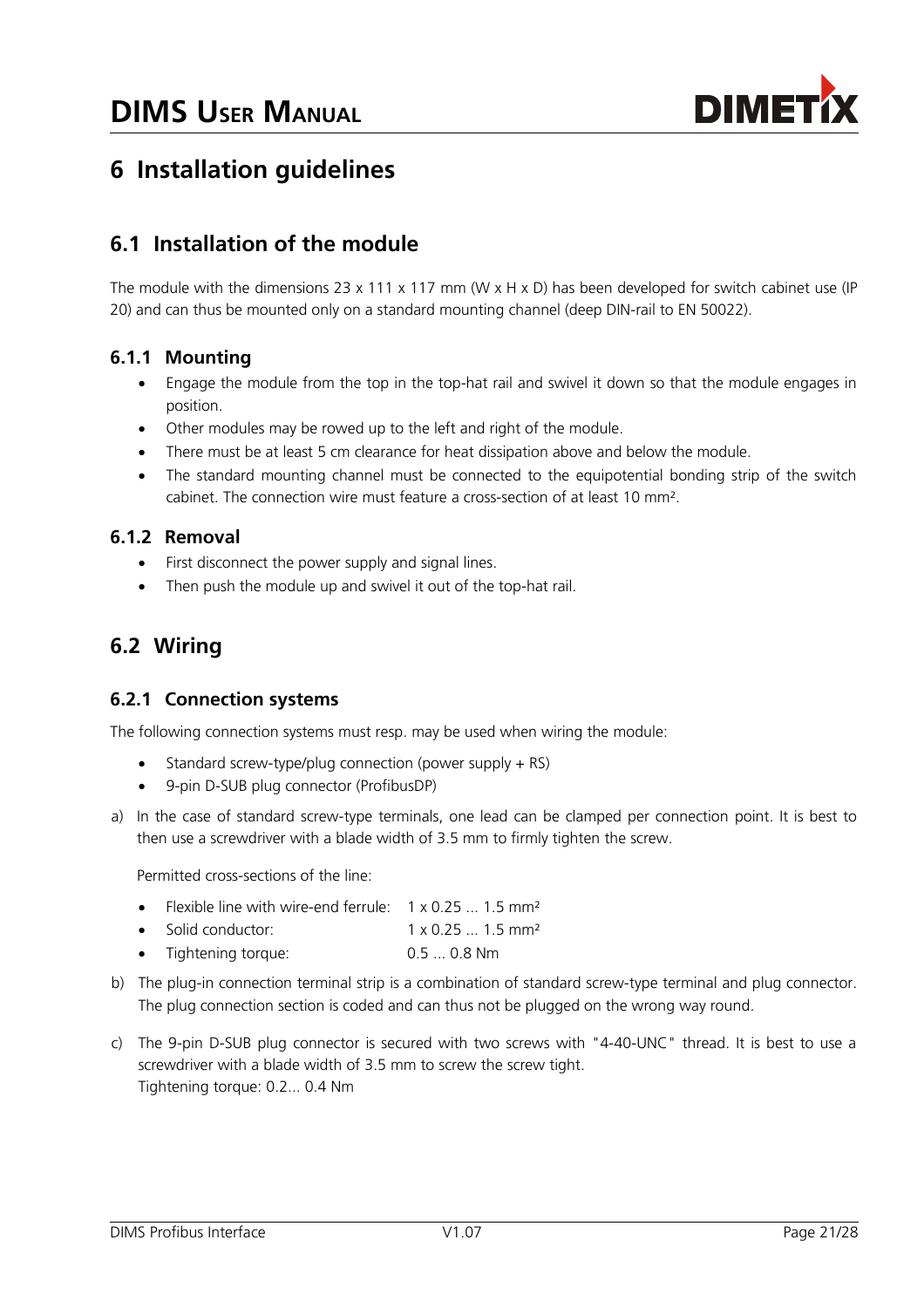

### Power supply

The device must be powered with 10..33 V DC.

 Connect the supply voltage to the 4-pole plug-in screw terminal in accordance with the labeling on the device.

#### Equipotential bonding connection

The connection to the potential equalization automatically takes place it is put on the DIN-rail.

## **6.2.2 ProfibusDP communication interface**

Bus line with copper cable

- Plug the Profibus connector onto the SUB-D socket labeled "ProfibusDP".
- Firmly screw the securing screws of the plug connector tight using a screwdriver.
- If the module is located at the start or end of the Profibus line, you must connect the bus terminating resistor integrated in the gateway. In order to do this, slide the slide switch to the position labeled ...on...
- If the module is not located at the start or at the end, you must set the slide switch to position "off".

### **6.2.3 Line routing, shield and measures to combat interference voltage**

This chapter deals with line routing in the case of bus, signal and power supply lines, with the aim of ensuring an EMC-compliant design of your system.

## **6.2.4 General information on line routing**

In order to achieve EMC-compliant routing of the lines, it is advisable to split the lines into the fol-lowing line groups and to lay these groups separately.

| Group A: | • shielded bus and data lines (e. g. for ProfibusDP, RS232C and printers etc.) |
|----------|--------------------------------------------------------------------------------|
|          | • shielded analogue lines                                                      |
|          | • unshielded lines for DC voltages $\geq 60$ V                                 |
|          | $\bullet$ unshielded lines for AC voltage $\geq$ 25 V                          |
|          | • coaxial lines for monitors                                                   |
| Group B: | • unshielded lines for DC voltages $\geq 60$ V and $\geq 400$ V                |
|          | • unshielded lines for AC voltage $\geq$ 24 V and $\geq$ 400 V                 |

Group C: • unshielded lines for DC voltages > 400 V

The table below allows you to read off the conditions for laying the line groups on the basis of the combination of the individual groups.

|         | Group A | Group B | Group C |
|---------|---------|---------|---------|
| Group A |         |         |         |
| Group B |         |         |         |
| Group C |         |         |         |

*Tabelle 1: Line laying instructions as a function of the combination of line groups*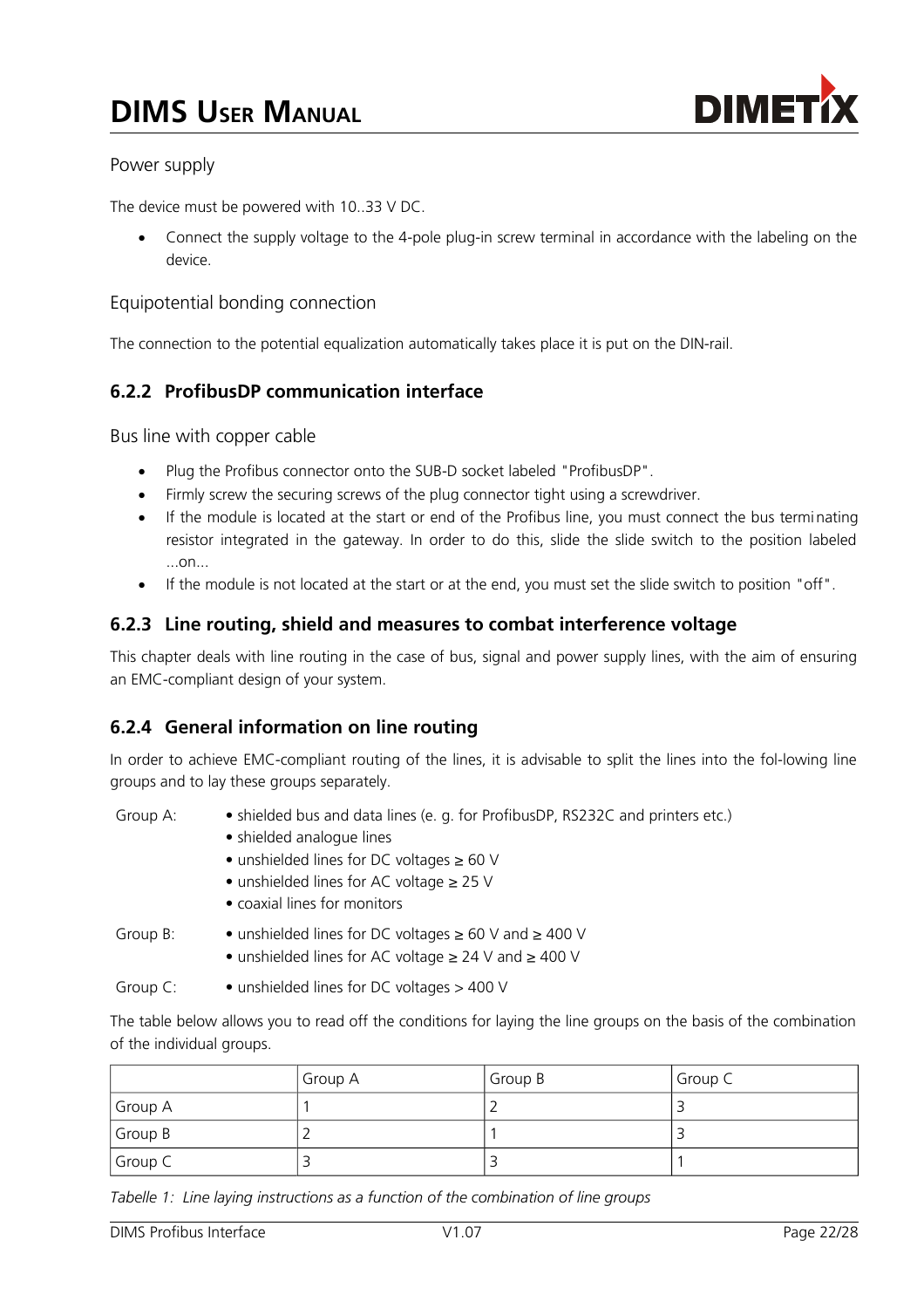

- 1) Lines may be laid in common bunches or cable ducts.
- 2) Lines must be laid in separate bunches or cable ducts (without minimum clearance).
- 3) Lines must be laid in separate bunches or cable ducts inside cabinets but on separate cable racks with at least 10 cm clearance outside of cabinets but inside buildings.

#### Shielding of lines

Shielding is intended to weaken (attenuate) magnetic, electrical or electromagnetic interference fields. Interference currents on cable shields are discharged to earth via the shielding bus which is connected conductively to the chassis or housing. A low-impedance connection to the PE wire is particularly important in order to prevent these interference currents themselves becoming an interference source. Wherever possible, use only lines with braided shield. The coverage density of the shield should exceed 80%. Avoid lines with foil shield since the foil can be damaged very easily as the result of tensile and compressive stress on attachment. The consequence is a reduction in the shielding effect. In general, you should always connect the shields of cables at both ends. The only way of achieving good interference suppression in the higher frequency band is by connecting the shields at both ends. The shield may also be connected at one end only in exceptional cases. However, this then achieves only an attenuation of the lower frequencies. Connecting the shield at one end may be more favorable if

- it is not possible to lay an equipotential bonding line
- analogue signals (a few mV resp. mA) are to be transmitted
- foil shields (static shields) are used.

In the case of data lines for serial couplings, always use metallic or metalized plugs and connectors. Attach the shield of the data line to the plug or connector housing. If there are potential differences between the earthing points, a compensating current may flow via the shield connected at both ends. In this case, you should lay an additional equipotential bonding line.

Please note the following points when shielding:

- Use metal cable clips to secure the shield braiding. The clips must surround the shield over a large area and must have good contact.
- Downstream of the entry point of the line into the cabinet, connect the shield to a shielding bus. Continue the shield as far as the module, but do not connect it again at this point!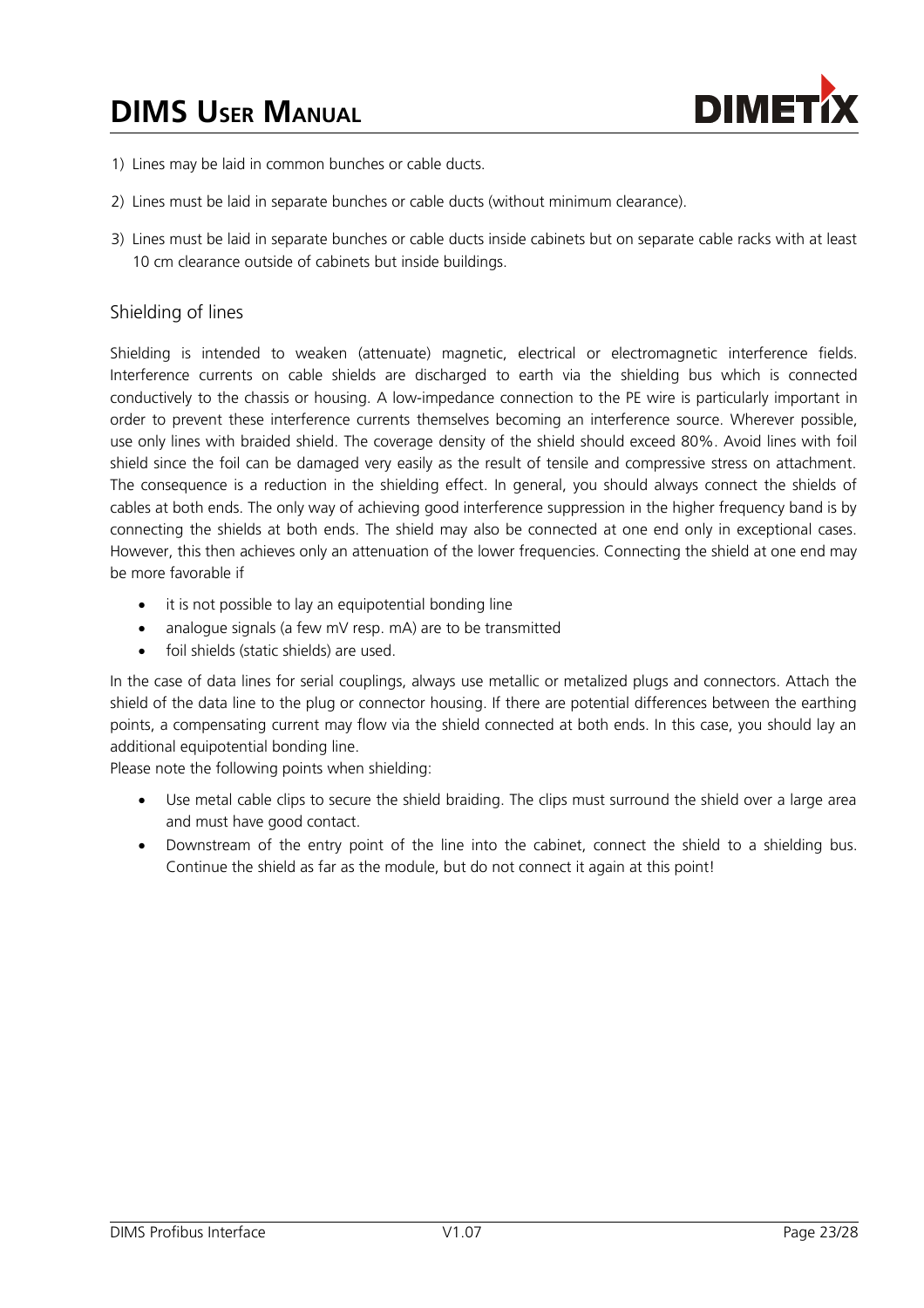

# **7 Safety instructions**

The following instructions are to enable the person responsible for the DIMS Profibus Interface, and the user of the instrument, to anticipate and avoid operational hazards.

The DIMS Profibus Interface, is made to be integrated into technical systems. Basic technical training is therefore essential. This device may only be operated by trained personnel.

The person responsible for the instrument must ensure that all users understand these instructions and adhere to them.

If the DIMS Profibus Interface, is part of a system, the manufacturer of such a system is responsible for all safetyrelated issues, such as the manual, labeling and instruction.

# **7.1 Use of the instrument**

#### **Permitted use:**

The permitted use of the DIMS Profibus Interface, is: measuring distances.

#### **Prohibited use:**

- 1) Use of the instrument without instruction
- 2) Use outside the stated limits
- 3) Deactivation of safety systems and removal of explanatory and hazard labels
- 4) Opening of the equipment
- 5) Carrying out modification or conversion of the product
- 6) Operation after failure in operation
- 7) Use of accessories from other manufacturers without the express approval of Dimetix.

#### **WARNING**

Prohibited use can lead to injury, malfunction, and material damage. It is the duty of the person responsible for the instrument to inform the user about hazards and how to counteract them. The DIMS Profibus Interface must not be operated until the user has been adequately instructed.

# **7.2 Limits to use**

See section "Technical Data"

#### **Environment:**

Suitable for use in an atmosphere appropriate for permanent human habitation. Must not be used in a caustic or explosive environment.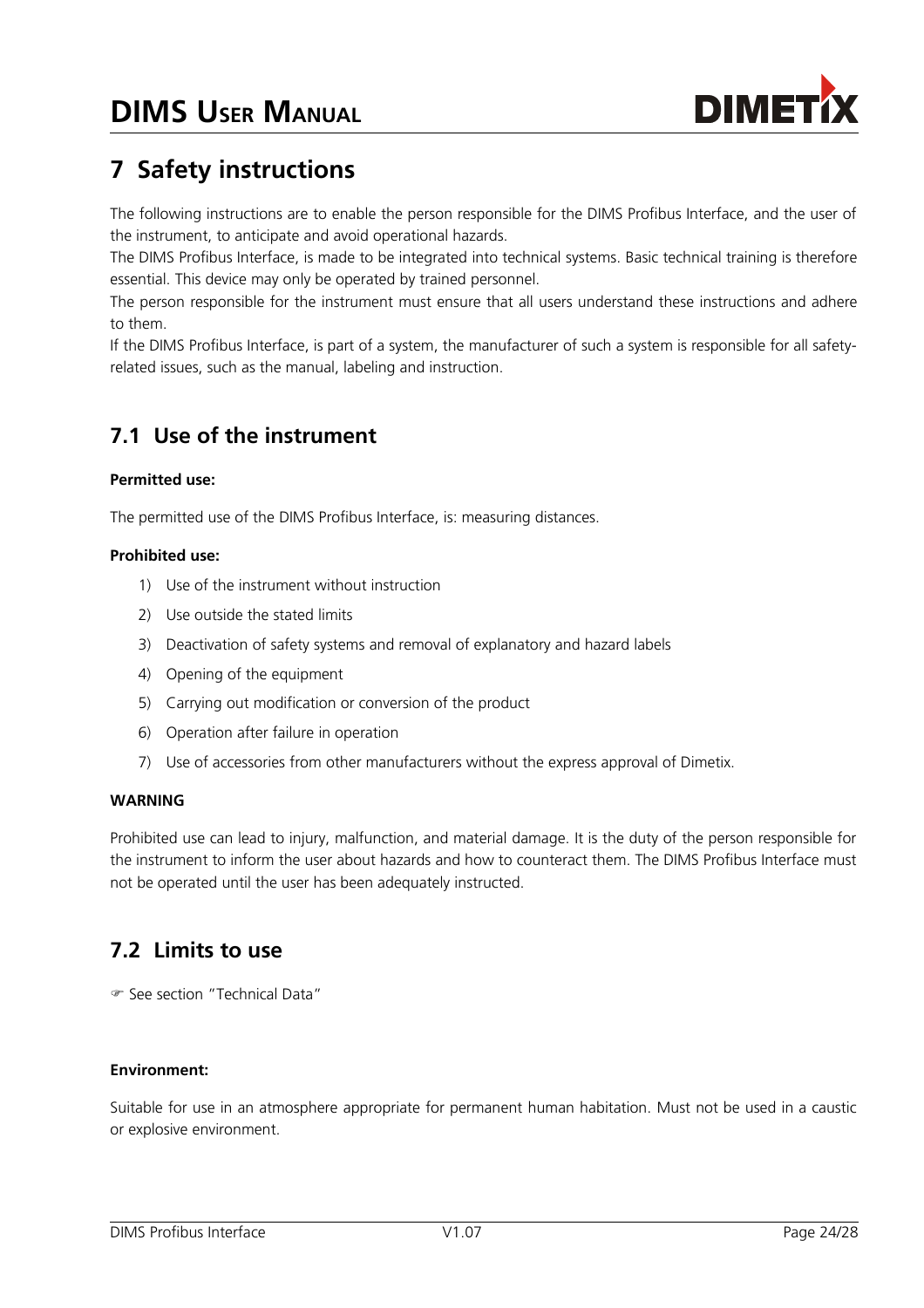

# **7.3 Areas of responsibility**

#### **Responsibilities of the manufacturer of the original equipment Dimetix AG, CH-9100 Herisau (Dimetix):**

Dimetix is responsible for supplying the product, including the DIMS User Manual and original accessories, in a completely safe condition.

#### **Responsibilities of the manufacturer of non-Dimetix accessories:**

The manufacturers of non-Dimetix accessories for the DIMS Profibus Interface are responsible for developing, implementing and communicating safety concepts for their products. They are also responsible for the effectiveness of these safety concepts in combination with the Dimetix equipment.

#### **Responsibilities of the person in charge of the instrument:**

#### **WARNING:**

The person responsible for the instrument must ensure that the equipment is used in accordance with the instructions. This person is also accountable for the deployment of personnel and for their training and for the safety of the equipment when in use.

The person in charge of the instrument has the following duties:

- 1) To understand the safety instructions for the product and the instructions in the DIMS User Manual.
- 2) To be familiar with local safety regulations relating to accident prevention.
- 3) To inform Dimetix immediately if the equipment becomes unsafe.

# **7.4 Hazards in use**

Important hazards in use

#### **WARNING:**

The absence of instruction, or the inadequate provision of instruction, can lead to incorrect or prohibited use, and can give rise to accidents with far-reaching personal, material and environmental consequences.

#### **Precautions**:

All users must follow the safety instructions given by the manufacturer and the directions of the person responsible for the instrument.

#### **WARNING:**

Operate the equipment appropriately in accordance with the regulations in force. Always prevent access to the equipment by unauthorized personnel.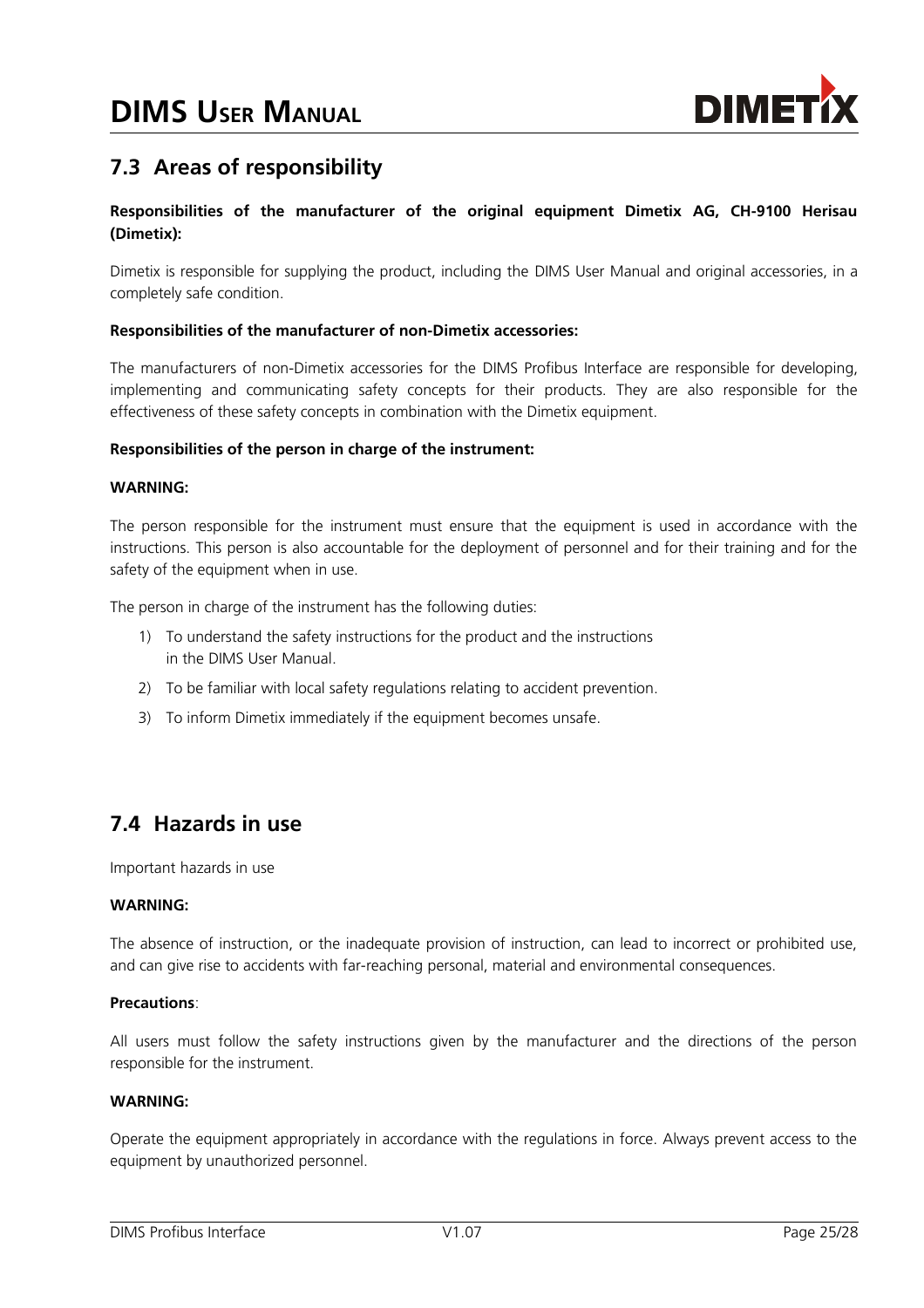

# **7.5 EU Directive EMC**

The following applies to the module described in this User Manual: Products which bear the CE mark comply with the requirements of EU Directive "Electromagnetic Compatibility" and the harmonized European Standards (EN) listed therein.

The EU Declarations of Conformity are available at the following location for perusal by the responsible authorities in accordance with the EU Directive, Article 10:

Dimetix AG Degersheimerstr. 14, CH9100 Herisau, Switzerland

## **7.5.1 Scope of application**

## **7.5.2 Note installation guidelines**

The module complies with the requirements if you

- 1. comply with the installation guidelines described in the User Manual when installing and operating the module.
- 2. also follow the rules below on installation of the equipment and on working on switch cabinets.

## **7.5.3 Installation of the unit**

Modules must be installed in electrical equipment rooms/areas or in enclosed housings (e.g. switch boxes made of metal or plastic). Moreover, you must earth the unit and the switch box (metal box) or at least the top-hat rail (plastic box) onto which the module has been snapped.

### **7.5.4 Working on switch cabinets**

In order to protect the modules against static electrical discharge, the personnel must discharge themselves electrostatically before opening switch cabinets or switch boxes.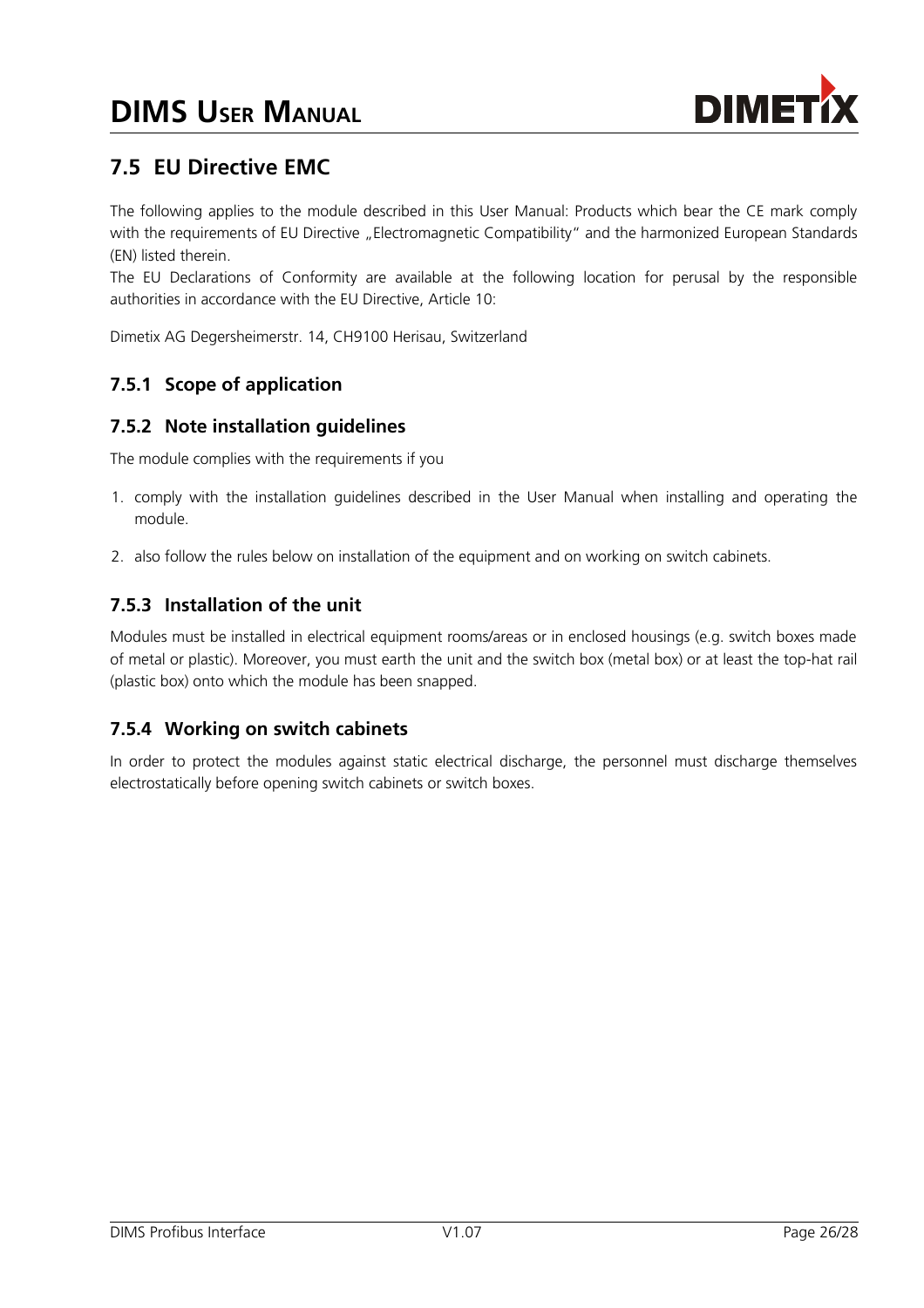

# **7.6 Producer Standards**

Dimetix hereby certifies that the product has been tested and complies with the specifications as stated in this 'Manual'. The test equipment used is in compliance with national and international standards. This is established by our Quality Management System. Further, the DIMS Profibus Interface is produced in compliance with 2002/95/EG «RoHS».

# **7.7 Disposal**



This symbol on the product or on its packaging indicates that this product must not be disposed of with your other household waste. Instead, it is your responsibility to dispose of the equipment by handing it over to a designated collection point for the recycling of waste electrical and electronic equipment. The separate collection and recycling of your waste equipment at the time of disposal will help to conserve natural resources and ensure that it is recycled in a manner that protects human health and the environment. For more information about where you can drop off your waste equipment for recycling, please contact your local city office, your household waste disposal service or the dealer where you purchased the product.

In countries in which Dimetix has no subsidiaries, Dimetix delegates the duty for the disposal in compliance with 2002/96/EG«WEEE» to the local dealer or to the customer, if no dealer is present.

# <span id="page-26-0"></span>**8 Labeling**

The following two labels are attached to the DIMS Profibus Interface.